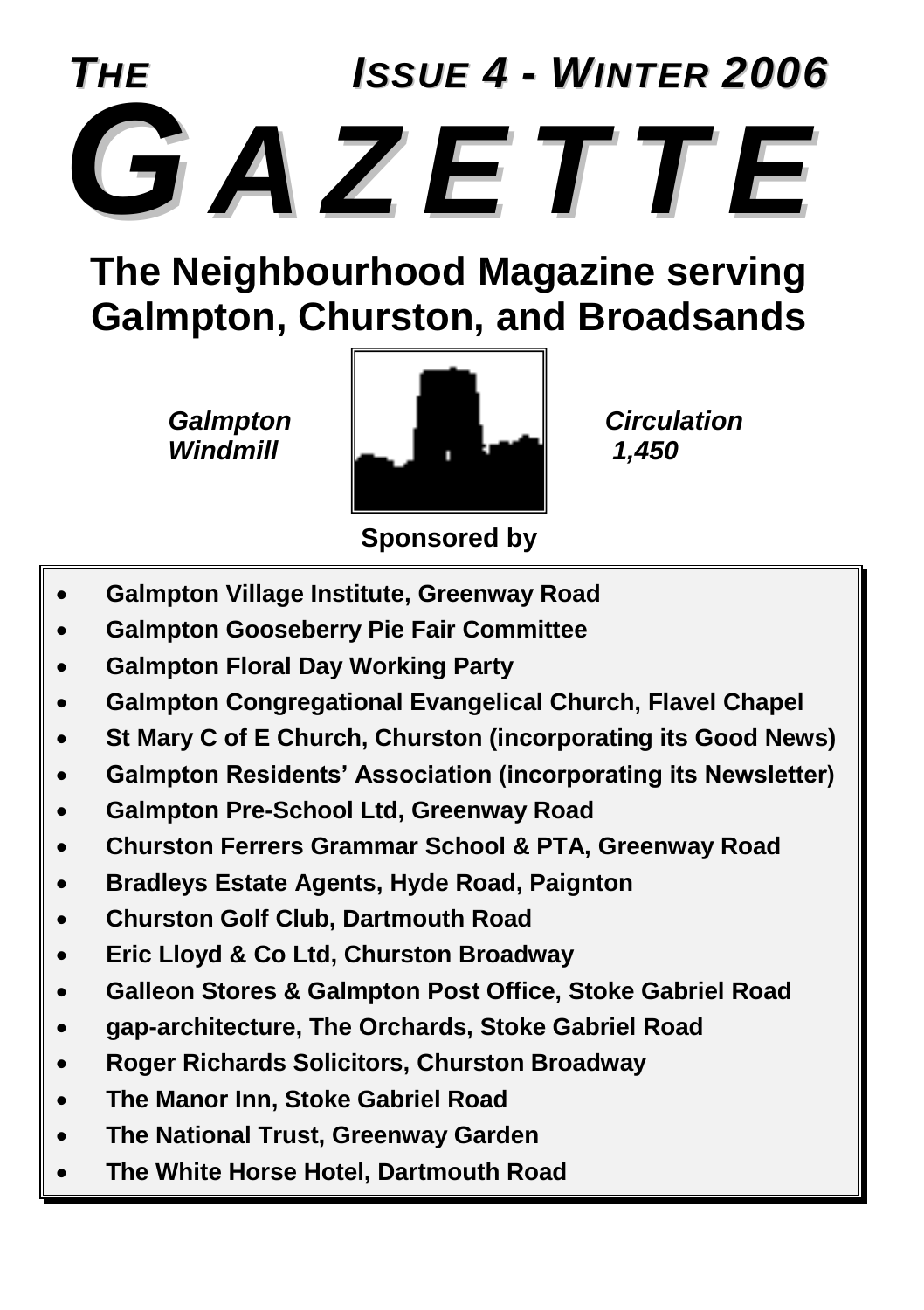## **Magazine Contents**

| <b>Editorial - Remember, Remember</b>            | 3              |
|--------------------------------------------------|----------------|
| <b>Galmpton Residents' Association News</b>      | 4              |
| <b>Galmpton Village Institute</b>                | 6              |
| The National Trust, Greenway                     | $\overline{7}$ |
| The Manor Inn Changes Hands                      | 8              |
| <b>Galleon Stores &amp; Galmpton Post Office</b> | 9              |
| <b>Galmpton Gooseberry Pie Fair</b>              | 10             |
| <b>Churston Ferrers Grammar School</b>           | 12             |
| <b>Churston Computer Club</b>                    | 13             |
| <b>Galmpton Floral Day</b>                       | 14             |
| <b>Organisation Directory</b>                    | 15             |
| <b>Diary Dates &amp; Regular Amenities</b>       | 16             |
| <b>Barn Hall Yoga Classes</b>                    | 18             |
| The Friends of Churston Library                  | 18             |
| <b>Churston Golf Club</b>                        | 19             |
| <b>Galmpton United Football Club</b>             | 20             |
| <b>Galmpton &amp; Churston Women's Institute</b> | 22             |
| <b>Galmpton Pre-School Ltd</b>                   | 23             |
| <b>Flavel Chapel Newsletter</b>                  | 24             |
| Parish of St Mary the Virgin, Churston           | 25             |
| <b>Extend Your Home with 'gap-architecture'</b>  | 26             |
| Eric Lloyd & Co                                  | 28             |
| <b>Roger Richards Solicitors</b>                 | 30             |
| <b>The White Horse Hotel</b>                     | 32             |

**THE GAZETTE** is free to all residents, and is a non-profit-making publication. It is partly funded by local businesses, but mainly funded by your patronage of village activities, and your subscriptions to local associations.

Views expressed are not necessarily those of the **Sponsors** or **The Editor**.

Please inform **The Editor** of any important errors or omissions.

|                                                                                                    | <b>Editor: Mike Tate</b>   | (01803) 844901                             | gazette@tatewise.co.uk<br>Greenbanks, 5a Greenway Road, Galmpton TQ5 0LR |  |  |
|----------------------------------------------------------------------------------------------------|----------------------------|--------------------------------------------|--------------------------------------------------------------------------|--|--|
|                                                                                                    | <b>Printer: Gold Print</b> | Elberry View, Broadsands, Paignton TQ4 6HS | (01803) 845465 gprint@brixhamdevon.co.uk                                 |  |  |
| Copy deadline for the next issue is Friday 12 <sup>th</sup> January 2007.                          |                            |                                            |                                                                          |  |  |
| Sponsorship and Advertising standard rate is £25 per page per issue,<br>or pro rata for small ads. |                            |                                            |                                                                          |  |  |
| Entries in the Organisation Directory and Diary Dates are free.                                    |                            |                                            |                                                                          |  |  |
|                                                                                                    |                            |                                            | All monies are handled by a Galmpton Village Institute bank account.     |  |  |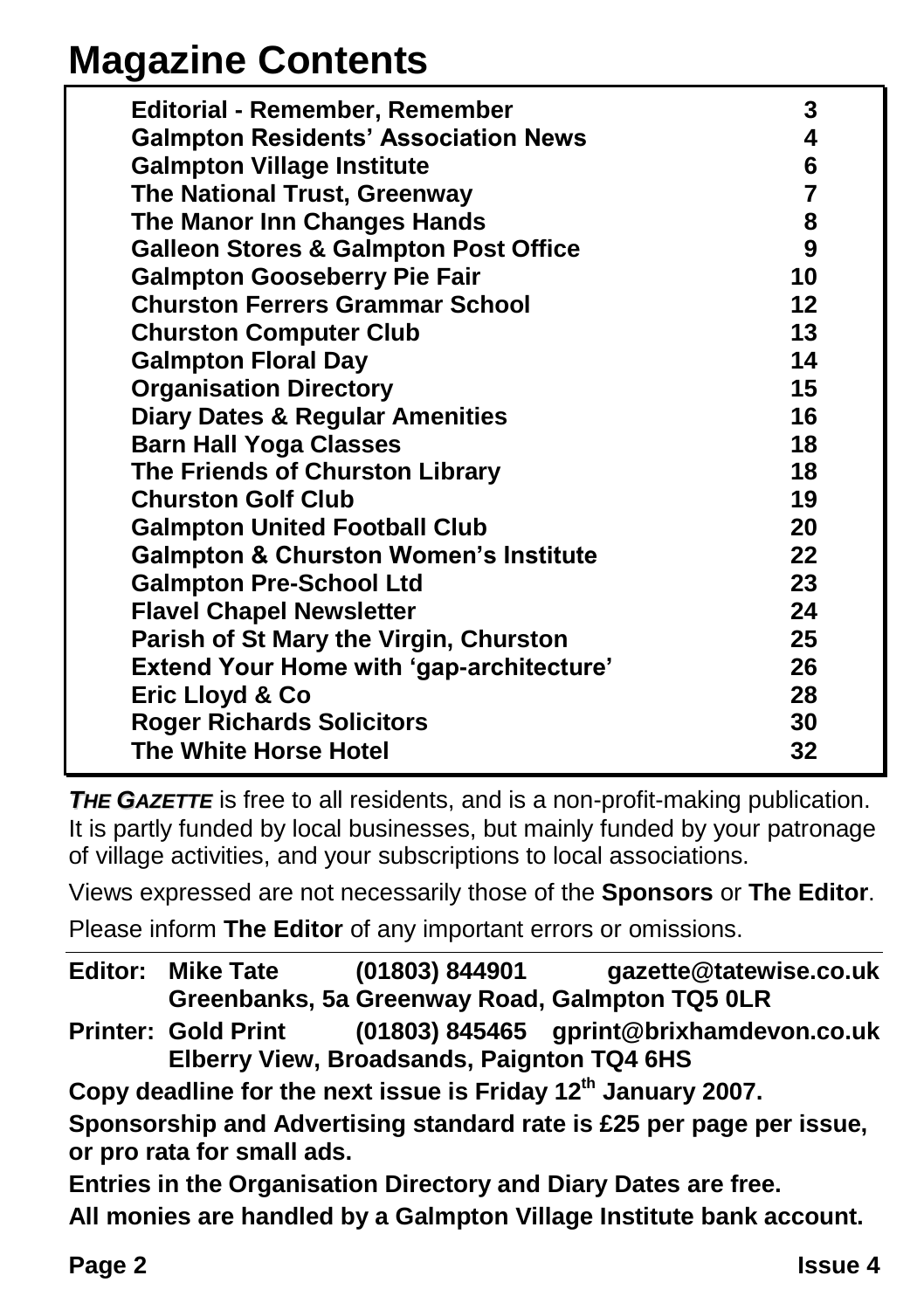## **Editorial - Remember, Remember**

Remember, remember, the **5 th** of **November**, **Guy Fawkes Day** will soon be with us, and with it this **4 th Issue** of *THE GAZETTE* marks the completion of our first year of publication. So I thought it would be an appropriate time to remind you of its finance and production objectives.

**Remember** the magazine is a **non-profit-making publication**.

Each 32-page edition costs about **£500** to produce, print, and distribute. Sponsors and advertisers pay **£25** per page - thank you for your support. **Any other community spirited organisations would be very welcome**. Consequently, to break even, I need twenty funded pages per edition.

Typically the remaining twelve pages comprise the front cover, Contents, Editorial, Directory, Diary Dates & Amenities pages, and another six pages promoting charitable events, or providing light entertainment.

**Remember** the treasurer of the **Galmpton Village Institute** supervises all income and expenditure via the **Institute** bank account, and reports to the committee at every meeting.

However, *THE GAZETTE* is **not** affiliated to the **Institute**, nor to any other organisation.

**Remember**, if you live in **Churston Parish**, *THE GAZETTE* is delivered free to your door by a gallant band of volunteers, whom I thank for their help.

Please let me know if your copy does not drop onto your mat by the end of each **January**, **April**, **July**, and **October**.

Spare copies may be picked up from **Galleon Stores** or **Churston Library** if you get there quickly enough. The library also holds previous editions for reference, which you can photocopy.

**Remember** a copy of each issue can be retrieved online via the **Internet**. Simply visit **www.galmptontorbay.org.uk** and follow the **GAZETTE** links.

If you do not have a web enabled computer, you probably know a friend or relation who does. Alternatively, use the **Churston Library** computers.

Tell your friends and relations who live outside **Churston Parish**, wherever that is in the world, that they can similarly download *THE GAZETTE* for free.



**Remember** this is your magazine, if you wish to contribute to it in any way, please do not hesitate to get in touch.

Since the next issue will not reach you until **Jan 2007**, may I take this opportunity to wish you all a *Merry Christmas & Happy New Year*.

**Mike Tate, Editor**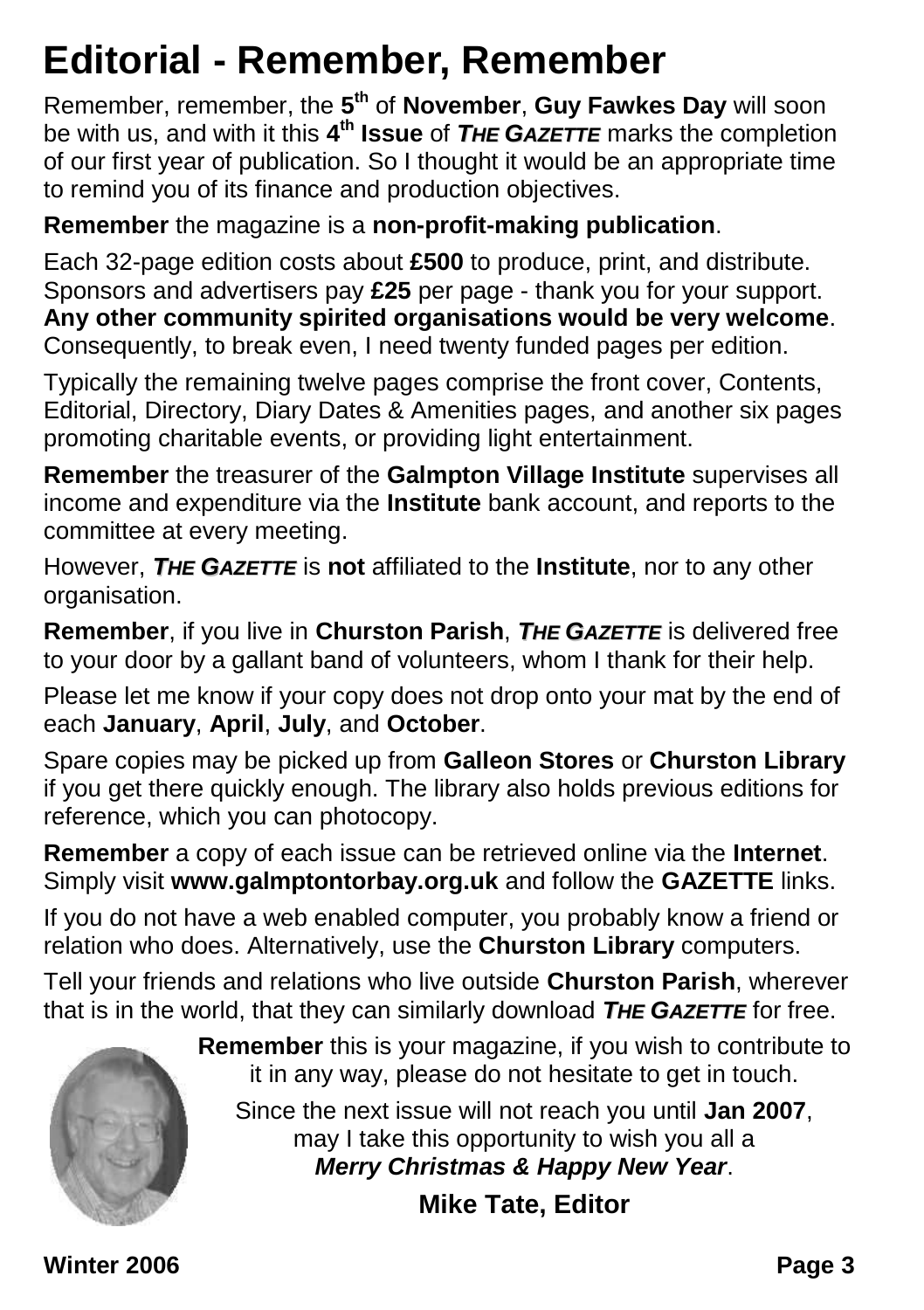## **Galmpton Residents' Association News**<br>www.galmptontorbay.org.uk Webmaster & Treasurer: Paul Savin 8

Webmaster & Treasurer: Paul Savin 843493 **Minutes Secretary: Christine Batten Convenor: Gordon Batten 844866 Mailshots & Membership: Delia Hales Youth Project: Helen Boyles 845761**

#### **What Can You Do?**

We urgently need volunteers to join the **Committee** to co-ordinate issues, to keep an eye out for things, and to deliver or collect. Due to low numbers we are not managing to do this efficiently at present. We only meet formally about four times a year. We know there is strong support among residents, but we need more active members. Our meetings are open and we are very pleased for any residents to attend as advertised on the website.

#### **Subscriptions**

Please pay subscriptions **£2** for the year **2006-7**. You can pay at the local **Galleon Stores Post Office**, but please note that receipts are only given by written request. Normal expenses are very low, however we need to build a reserve in case of legal costs, which will certainly be required, if the **Windy Corner Scheme** proceeds to threaten the **Common**.

#### **Windy Corner Proposals**

The **Council** has completed its public consultation on proposals to widen the northbound approach to the Junction across the **Common**. We know that **80%** of **240** people who attended an exhibition in the **Village Hall** opposed the proposals. People felt strongly that there should be no incursions into the **Common**, and thought the proposals would worsen access from village roads. However, **Highways** have *"archived"* the full results, including responses from the **Brixham** and **Churston Library** exhibitions, for the present, to await feedback (expected in the New Year) from Government whether this proposal will be funded, among other schemes to improve access to **Brixham** from **Tweenaway**. If so, the results of the **Public Consultation** exercise will be placed before the **Transportation Working Party** of **Councillors** to decide which, if any scheme, to implement. The **GRA** committee will be contacting **Councillors** to ensure that the views of the village are fully taken into account.

#### **Dart View Road and Hillrise Development**

Together with private objectors, **GRA** obtained changes to the original plans (e.g. reducing height to two storeys). All properties have now been vacated, and after a minor incident, **Riviera Housing Trust** had to board up doors and windows to prevent thieves and trespassers. It is believed that demolition will take place in the near future and construction of the new properties will take place shortly after, however no firm date is available.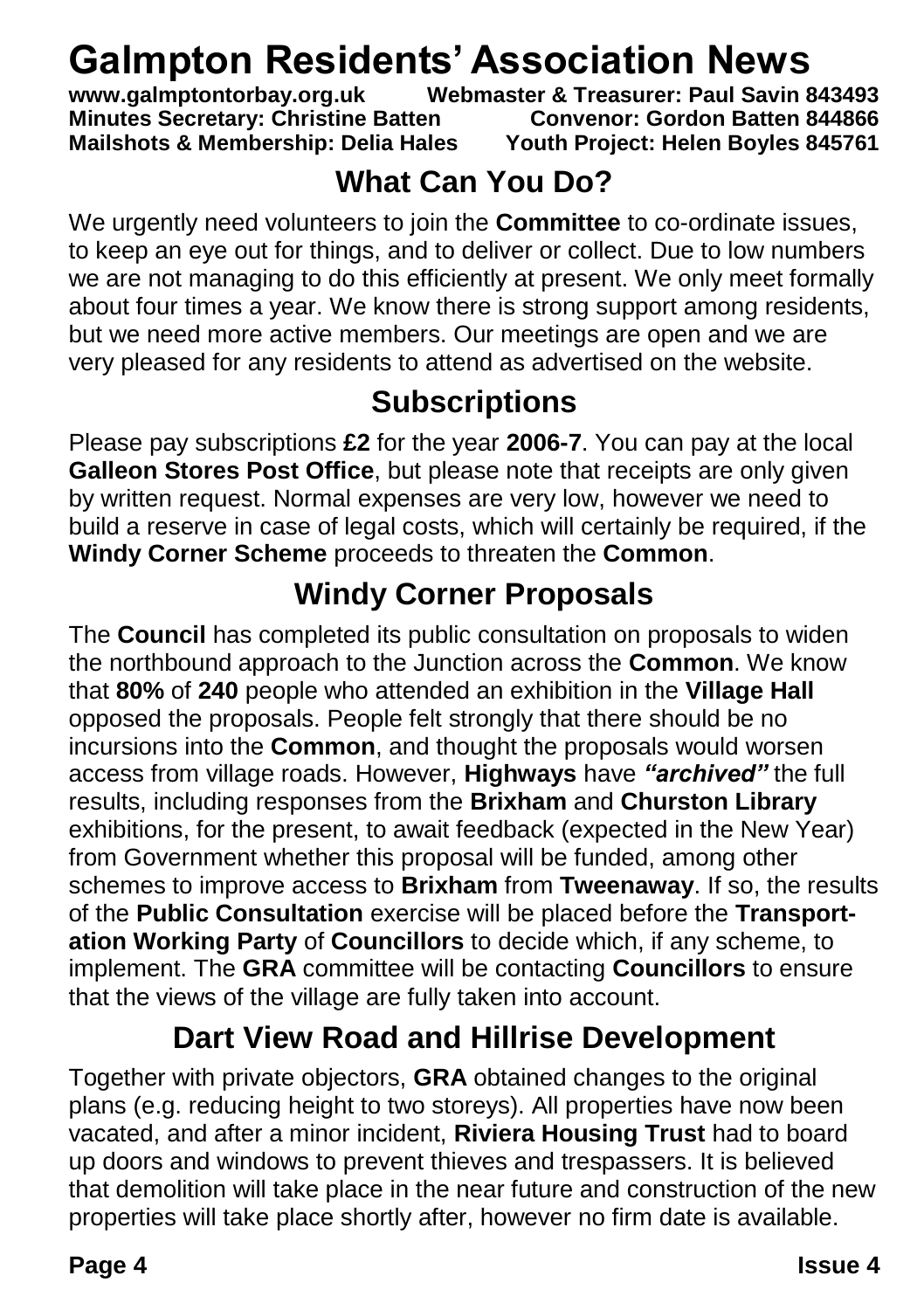#### **Petition For 20-mph Speed Restriction Zone**

We are having some difficulty convincing **Highways Department** that we need a **20-mph** limit in the Village to make walking in the lanes feel safer for residents, parents, and children. They point out that camera monitors in **Greenway Road** near the School, and **Langdon Lane** have revealed no gross violations of the **30-mph** limit. Our community **Policeman** and a majority of **Galmpton** residents consider the current **30-mph** limit too fast for a village, which contains two schools and has narrow lanes without pavements on through routes. This is not a view shared by officials, who repeatedly refer to **Galmpton**'s *"excellent road safety record"*. Please report any accidents, near misses, or other incidents, which you are aware of in the past 3 years (or more!) to **GRA** and/or the police.

We consider the village would be well suited to the solar powered flashing speed limit signs to be situated on the approaches to the village so other traffic calming road works would be unnecessary. **Councillor Mills** is canvassing a proposal with **Highways** for *"gateway"* narrowing chicanes at entrances to the village to encourage careful driving, as an alternative to **20-mph**. Feedback on the idea to **GRA** or the **Councillor** would help.

**Please would residents OBSERVE A VOLUNTARY 20-MPH LIMIT in the village, and encourage their visitors to do the same.**

Also **PEDESTRIANS: PLEASE CARRY SOMETHING WHITE AT NIGHT!** Car drivers find it hard to see people in dark clothes, even under streetlights. A carrier bag helps a lot.

## **Fairway Close Residents' Association**

In the last issue of *THE GAZETTE* it was suggested that nobody represented the concerns of residents of **Churston Ferrers**. This is not entirely true. **Fairway Close** has its own association representing 25 private dwellings.

## **Dartmouth Road 30-mph Limit**

There is concern that the **40-mph** limit on **Dartmouth Road** is too high. If you are also concerned, then please contact your local **Councillor** telephone numbers are in the **Organisation Directory** on **Page 15**.

## **New Year's Eve Party Cancelled**

Held since the **Millennium**, this year there will be no **New Year's Eve** party in the **Village Hall**. Since it falls on a **Sunday** this year, a *special license* is needed, and the organisers have decided to call it a day.

**If anyone else can step into the breach, contact The Editor.**

**Winter 2006 Page 5**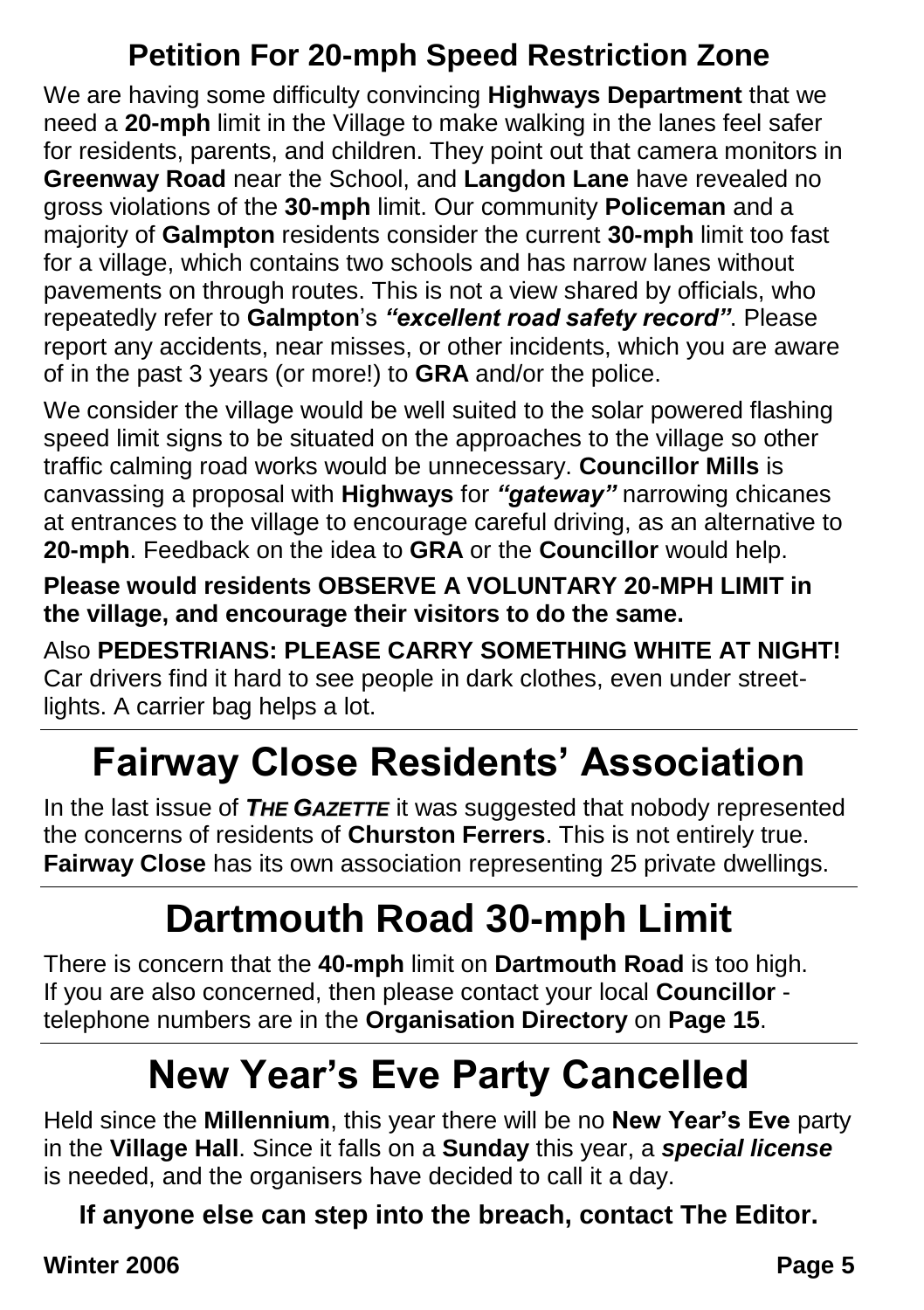## **Galmpton Village Institute**

**Registered Charity: 300839**

**Chairman: John Risdon 844102 Secretary: June Symes 842121 Treasurer: Philip Griffin 843081 Hall Bookings: Babs Renwick 843364**

### **Report of Meeting held on Thursday 7th September**

#### **Limited Company Incorporation**

Although the trustees at the meeting in **May** approved of the proposal to go ahead with incorporation, several trustees were not present, so a final decision had been deferred until the **September** meeting.

Also the question had been raised of who would become the **Directors** and **Members** of the new company, **Galmpton Village Institute Limited**.

**Lisa Edey** proposed that the **Directors** would be the existing **Trustees**, and the **Members** would be drawn from individuals or organisations that regularly used the **Village Institute Hall**.

Those that only occasionally used the Hall did not need to be Members.

A vote was taken and the proposal to incorporate was passed.

It was also agreed to obtain a valuation of the hall, as the main asset of the new company, and to investigate its registration at the **Land Registry**.

#### **Contracts of Hire**

Following a presentation by **Beryl Tate** earlier in the year regarding new **Food Standards Agency** regulations, and other new licensing regulations and responsibilities, it was agreed to introduce formal **Contracts of Hire** for the hall.

These would be signed by anyone hiring the hall, and make them aware of both the Institute and their responsibilities, and who to contact in case of accidents, damage, & etc. To keep abreast of current legislation there will be an **Accident Book** and a **Damage Book** kept at the hall.

#### **Refurbishment and Building Work**

All the planned refurbishment and building work was successfully carried out on budget and in time for **Galmpton Floral Day**.

Because the front step is now more prominent, there is a ramp available for those in wheelchairs.

#### **Treasurer's Report**

Despite committing to spend approaching **£10,000** on refurbishment, the reserves have increased over the past year by almost **£9,000** to **£28,400**.

Both receipts and expenses increased over the year and will be monitored.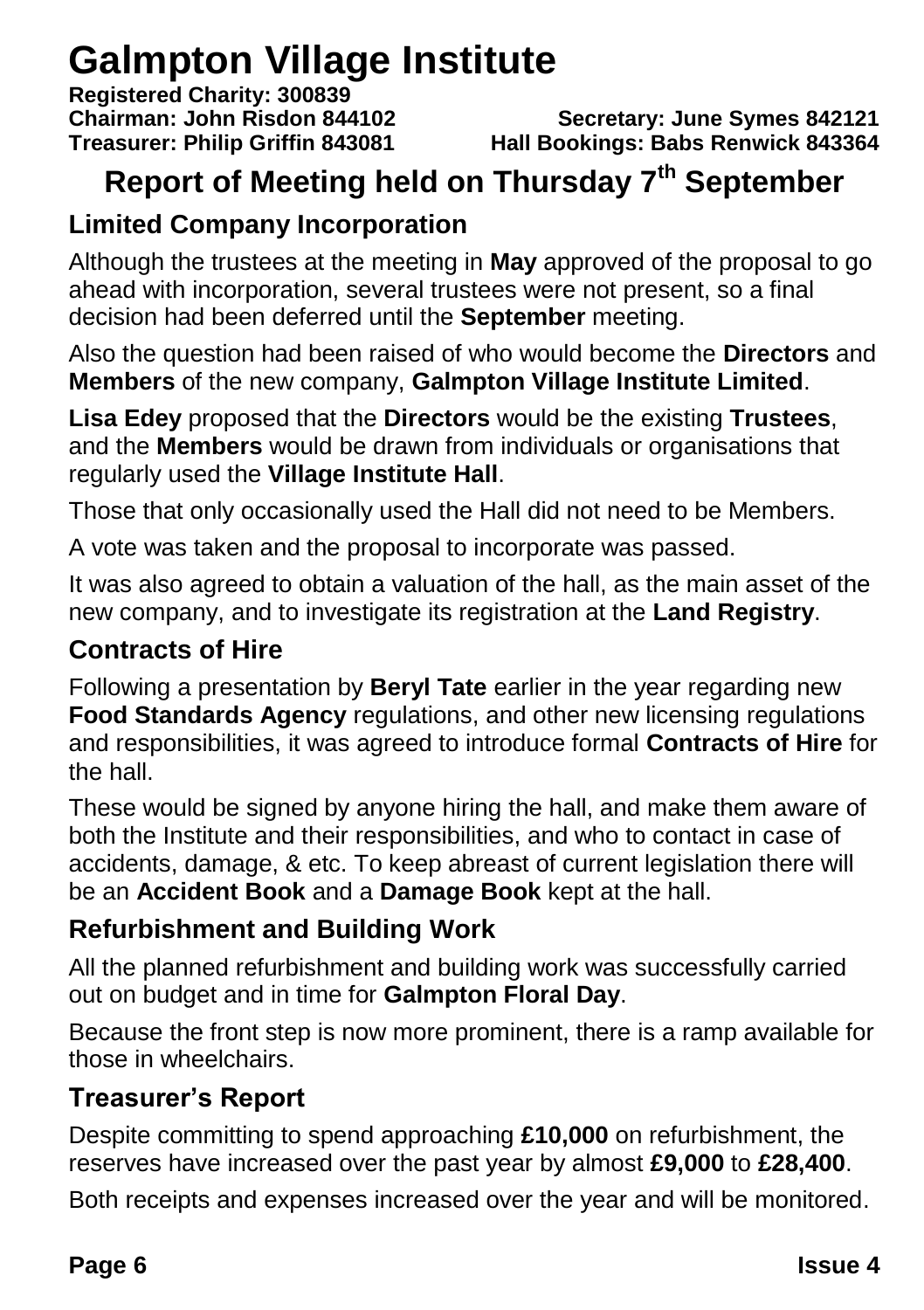

**www.nationaltrust.org.uk Tel: 01803 842382**

### **Greenway, Another Chapter**

Many thanks to all of you who joined us at our consultation meetings, and the look around the ground floor of **Greenway House** on **September 8th** in celebration of the *History Matters* campaign.

As we prepare to open part of the house, I am aware that we are making local history, in which all of us have a place and a part to play.

The response from our consultation has shown tremendous support for the work of the **National Trust** here at **Greenway**, but the dialogue should not stop there.

I am keen to continue to work with the village, and to reintroduce some of the events, which were enjoyed in the past, once the building works are complete.

I also want to hear from you any concerns, any ideas, or suggestions – this is your history in the making and it matters.

## **Christmas Lunches**

For any who would like to enjoy an early **Christmas**, why not celebrate it here at **Greenway**.

Our three-course lunches with mulled wine, coffee, and truffles are being served during the week of **5 th December**.

See the garden in winter and enjoy traditional, local food.

For more details please call **01803 842382**.

## **Dragonfly Foods of Buckfastleigh**

Try our tasty ready cooked chilled **Beany** and **Soysage** tofu products, with their special dairy and gluten free-from, and OK fibre dietary benefits.

#### **Stocked by Galleon Stores PO, Stoke Gabriel Road, Galmpton**

Find out about how we make our tofu fresh daily, and the benefits of the *"Beany Diet"*, by visiting our quirky website **www.dragonflyfoods.com**.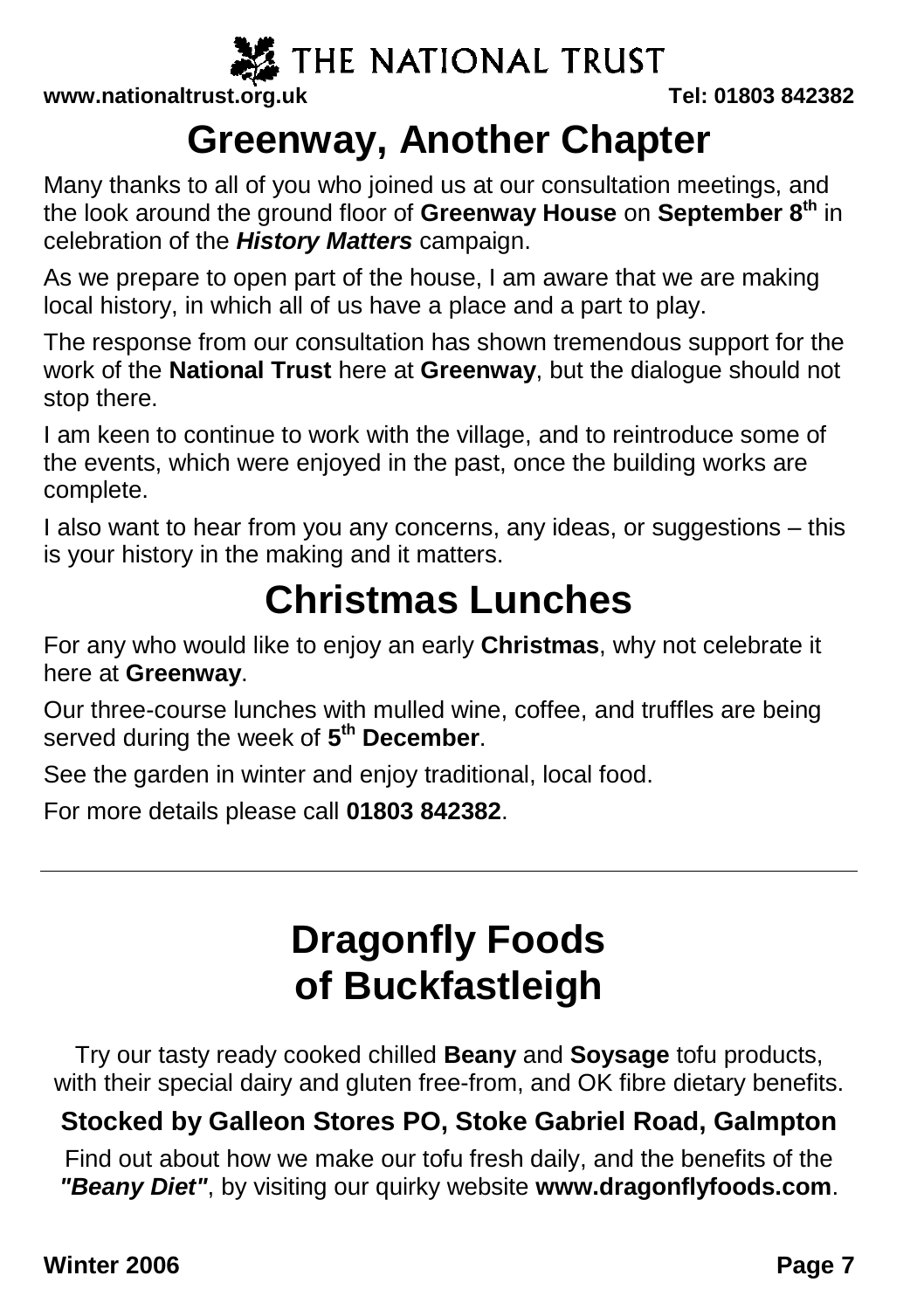## **The Manor Inn Changes Hands**

**General Manager: Brian Boundy Tel: 01803 842346**

On **21st September**, **The Manor Inn** transferred to **Gooseberry Inns Ltd.**, which is a small company formed by four villagers: **Brian Boundy** who will be the **General Manager** of the business, **Bobby Gray**, **Mark Harding** and **Martin Ridge**. We help to run the annual **Galmpton Gooseberry Pie Fair**, hence the name of the Company, and are members of the **Galmpton Male Voice Choir** (Christmas carols only!), so we know a bit about organising village events already.

We aim to cater for local drinkers and eaters, holidaymakers, children, dogs and muddy boots. We can provide everything from snacks and quick bites to informal and business lunches, suppers and dinners.

Our experienced, locally known team led by **"AJ" Clark** has developed an extensive menu of delicious home-cooked favourites and daily specials that is proving very popular. We use local produce, freshly prepared, including seasonal specials and a special menu for children.

We can cater for you in the cosy front bar by the open log fireplace, in our large, smoke-free family room, or in our non-smoking restaurant area capable of seating up to **50** people.

#### **New Menus from Gooseberry Inns**

We will soon be publishing our **Christmas** and **New Year** menus. We hope that you'll consider us for your event, whether for family or business related, and we are happy to discuss any special requirements you might have. Parties of up to **80** are welcome, more if you wish to have a buffet rather than a sit down meal. And we recommend early booking, as we are already quite busy!

In addition, we have some very professional and familiar faces behind the bar, led by **Dave Wood**, to help us turn **The Manor** back to what it should be: the village pub run by the locals for the locals.

A big thank you to all those who have already visited us and voiced your support for what we are trying to do. We hope to see you again.

## **The Manor Inn**

**2 Stoke Gabriel Road Galmpton, Brixham Devon TQ5 0NL Tel: 01803 842346**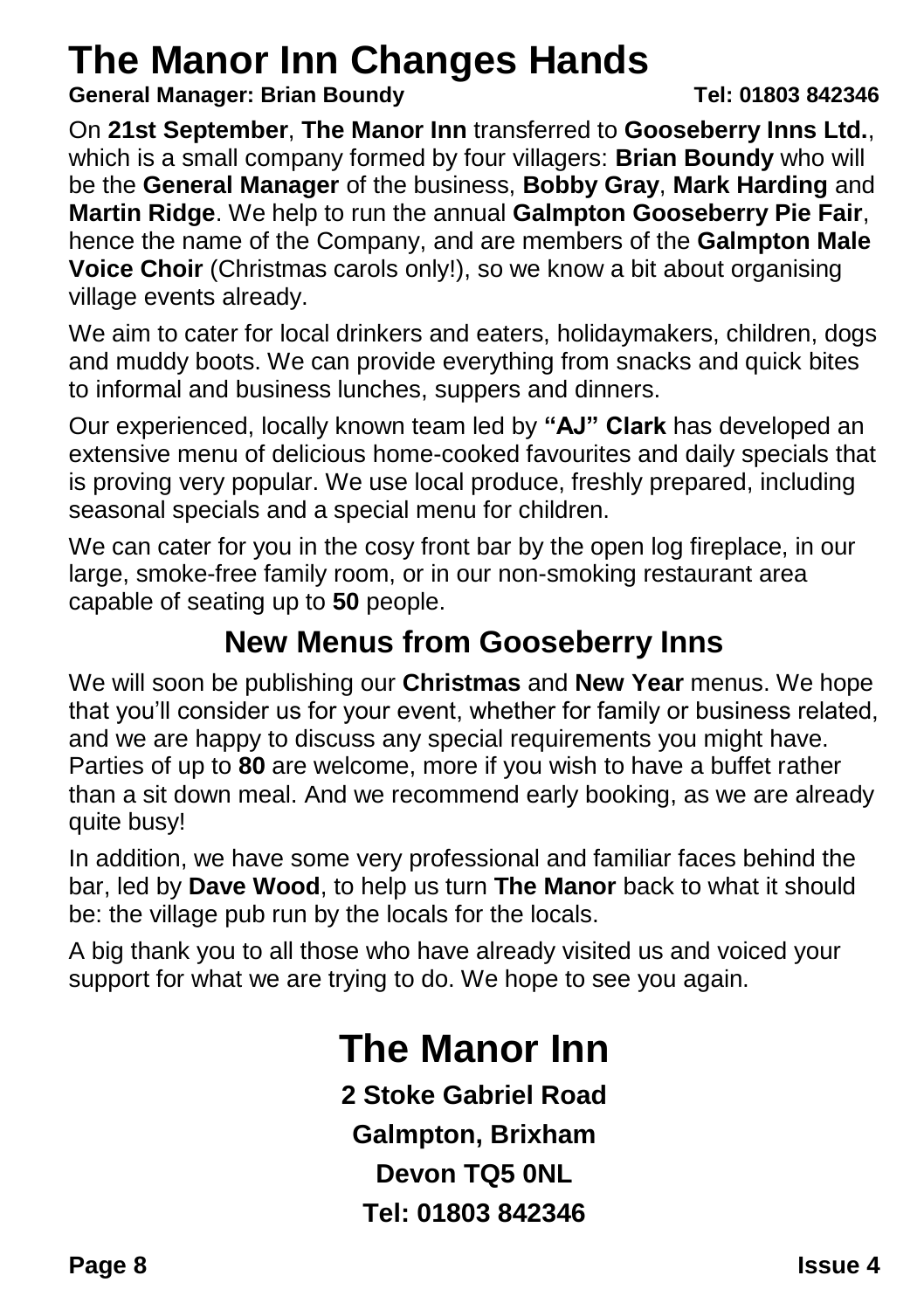## **Galleon Stores & Galmpton Post Office**



**51 Stoke Gabriel Road Galmpton, Devon TQ5 0NH**

**Telephone 01803 842148**



**Shop and Express Post Office open Monday to Saturday 7:30 am to 7:30 pm Sundays 8:00 am to 1:00 pm**

#### **Now stocking local organic and award winning natural food and drink**

It is our objective to support the increasing number of high quality local producers of food and drink in South Devon. The following list gives a flavour of some of the ranges we currently have in stock.

**Riverford Dairy** - Organic milk, creams, yoghurts, crème fraiche.

**Yeo Valley** - Organic plain and flavoured yoghurts.

**Dragonfly Foods from Buckfastleigh** - Organic beanys, natural tofu, and other vegetarian meals. Visit **www.dragonflyfoods.com** for more details.

**Waterhouse Fayre from Bishops Nympton** - Award winning home-made preserves jellies and marmalades. They won gold at the Taste of the West this year for their Waterhouse Harvest Jam.

**Tideford Organic Foods of Totnes** - Organic soups and pestos.

**Hawkridge Farmhouse Dairy Produce** - Local and organic cheese and butter. **Luscombe Organic Drinks** - A variety of flavoured organic fruit juices. Their St Clements and Ginger beer flavours have proved very popular this summer. **Yarde Real Drinks from Stoke Gabriel** - Locally grown apple & elderflower juices.

They also produce a lovely sparkling cider.

**Heaven Scent Herbs** - Twelve delicious varieties of organic mustards. **Manna from Devon** - Range of top quality chutneys and preserves handmade in small batches using locally grown fruit & veg. Now supplying gluten free brownies. **Sharpham Vinevard and Cheese Dairy - A working estate on the bank of the** River Dart producing world class wine and cheese.

**Bramley and Gage** - Liqueur makers, won 6 awards this year in Taste of the West Food & Drinks, including the top award of Champion product for their Sloe Gin. **Hunts Cider** - Sweet, medium, and dry cider locally produced at Yarberton.

**Woodhuish Farm** - Frozen burgers and sausages from beef and pork raised on the farm in Kingswear.

**Auntie's Hand Made Cakes from Buckfastleigh** - Selection of fresh locally made cakes. The lemon drizzle cake is very popular.

Langage Farm - Small and large tubs of flavoured ice cream, frozen yoghurt, and clotted cream.

**Fairtrade** - We are continuing to increase the range of Fairtrade products and now have a dozen lines of confectionery and groceries.

We are continually looking to introduce new local lines and would welcome ideas and suggestions from our customers.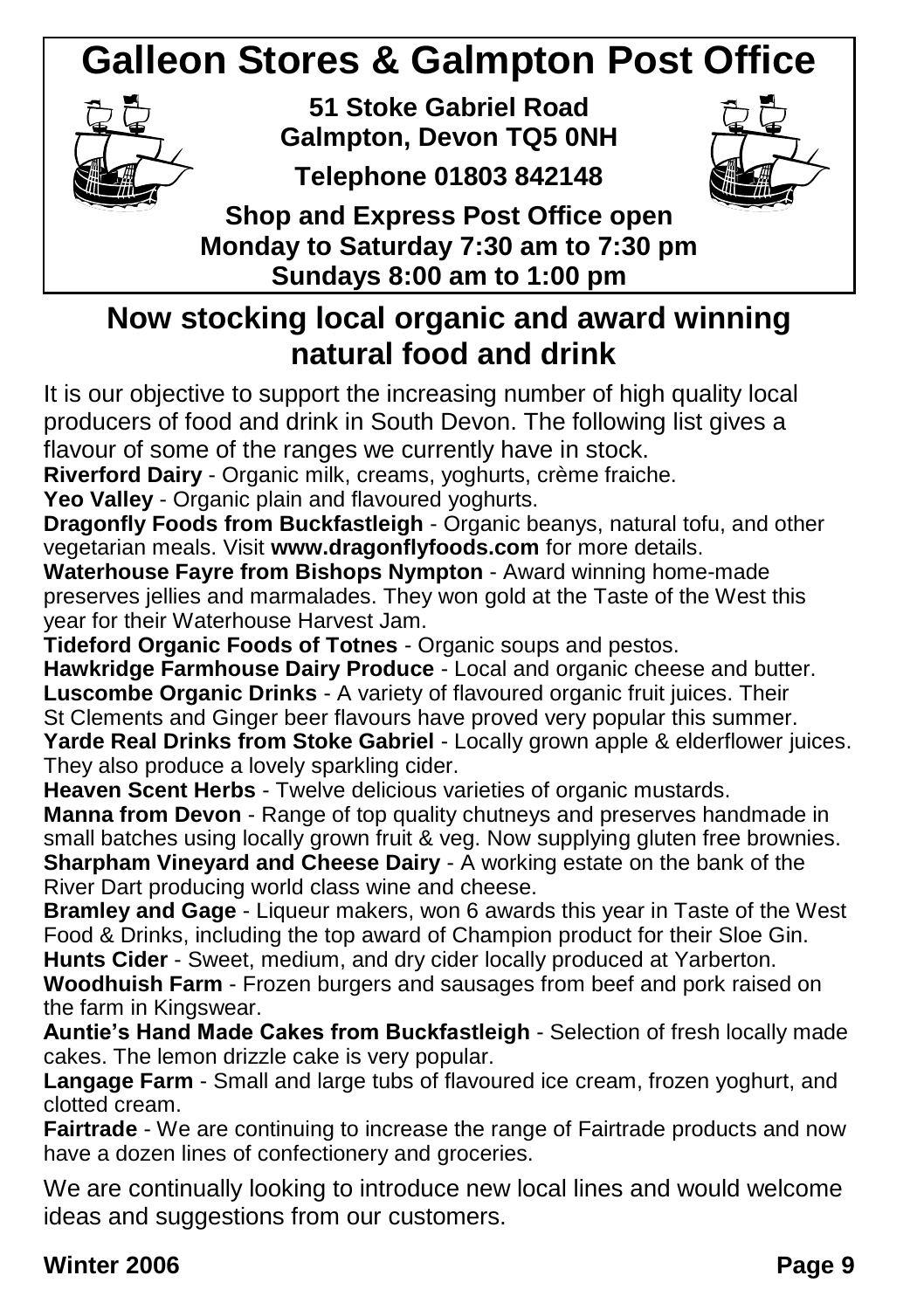# **Galmpton Gooseberry Pie Fair**<br>Chairman: Martin Ridge: 844927<br>Secretary: Lisa Edey: 843239

#### **Chairman: Martin Ridge: 844927**

On **Sunday 2nd July** we held the **12th** annual **Fair**. Glorious weather and tremendous support from the village resulted in another most enjoyable day.

All the feedback we have had has been positive, and a lot of money was raised for local charities, and good causes.

The **Galmpton Residents' Association** website **http://www.galmptontorbay.org.uk** has some excellent photographs. A few are shown below.



 $\epsilon$  fa





**A big thank you to everyone who helped.** Next year's **Fair** is on **Sunday 1st July**. Please put it in your diary.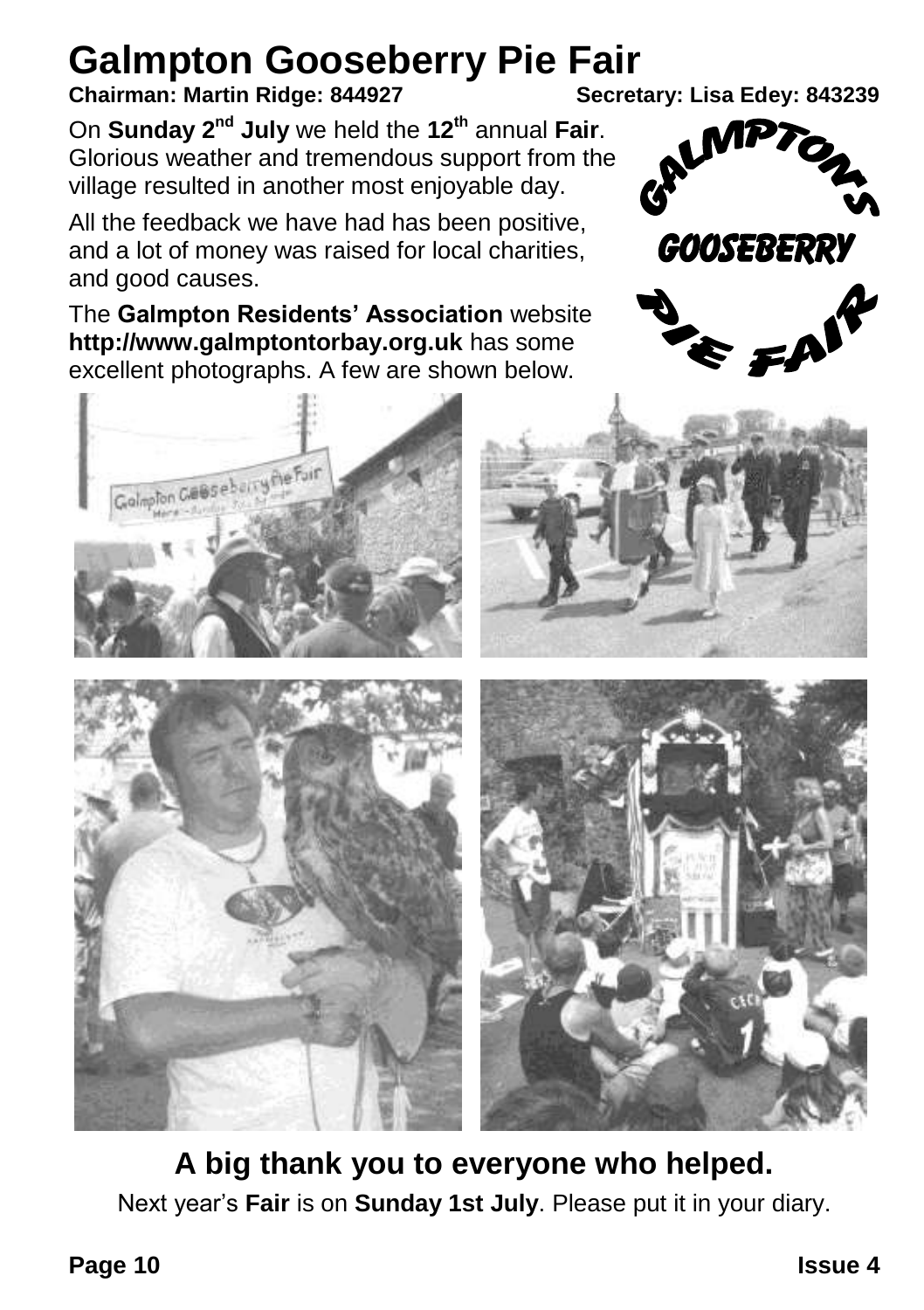#### **Galmpton Gooseberry Pie Fair Remembered**

For DDD, and grandchildren P & D, who shared the night before and the day after, and mummy C who joined us for the tasting.

The night before it rained cats-teeth and dogs-tails Screeching and howling the wails Flashing and lashing the ground Until it stopped suddenly.

And woke me in the quiet before dawn's chorus Stretching my eyelids wide to see the night, Waiting the light to come around slowly.

You send me down to make the tea, for you and me Maybe sweet P and darling D But they sleep on in wonder-world That swirls with foreign spells and smells And dizzy sounds deep underground.

Later showers taken or not, breakfast choices too hot Teeth brushed loo flushed The idle wait drawing pictures Interrupting Sunday papers With games of catch and snatch. bat and ball.

Beyond our walls the bustling chatter beckons all.

Come on. Come on. Here comes the sun. Let's check the stalls the pleading call...



Not yet ready Punch and Judy And all the cast of candy floss Still waiting in the wings, So visit jams and handmade cakes And other second handed makes Of curious touchy things.

Now urgent pull and push, we're in a rush, Hand holding strain to meet the train Beating time along the Paignton Churston Dartmouth line And platform wait, please don't be late, For smoking choo choo, choo choo sign, Soon coming whistling hissing fine To rest upon the Cryer's smile a little while.

#### Oh yeh, Oh yeh, the Pipers play and lead away

Sweet smelling crusted gooseberry pie On sweating sailors' shoulders high, With Galmpton Prince and Princess shy And bye and bye the Galmpton Ladies WI Red white and blue, and tasty gooseberry children too.

Along they go,

Glad-hatted Morris dancers slow, Hold clacking sticks, blacked eyes aglow, And all the rest of Galmpton hearts With strangers drawn from other parts To follow celebration folk Via Roundings reach the Manor's oak.

Hello, hello a loving cheer Look everyone dear Mummy's here.

We queue for taste of pie to share Of sharp and sweet with clotted cream Yum yum amongst the hungry scene, And all that day old Chugger's steam Puffed memories past and future's dream Beside Good Shepherd's chestnut green.

Simon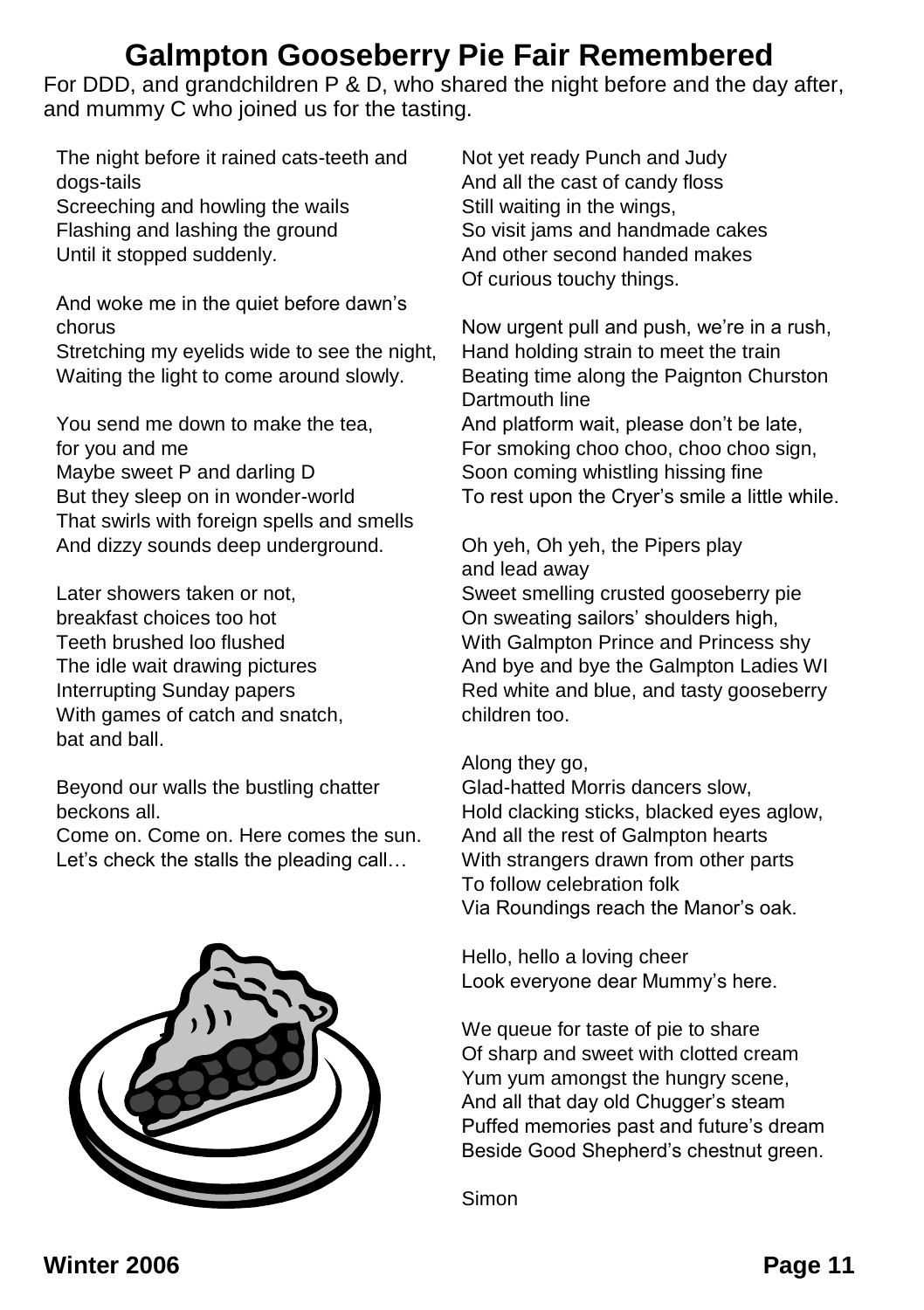## **Churston Ferrers Grammar School Services Available to the Local Community**

## **Circuit Training**

**Community Sports Co-ordinator: Chris Harding Tel: 07772 858135**

Circuit training is an excellent way to simultaneously improve mobility, strength and stamina. The circuit training format utilises a group of 6 to 10 strength exercises that are completed one exercise after another. Each exercise is performed for a specified number of repetitions or for a prescribed time period before moving on to the next exercise.

#### **Beginner / Intermediate or Advanced**

**16+**

#### **Men and Women**

#### **£ 2.50**

#### **Weekdays 7:30 pm – 9:00 pm**

## **Every Wednesday – Ladies Night**

Ladies night covers a wide range of different group exercise activities – all aimed at increasing basic strength and lung capacity in a high energy and fun and sociable way.

## **Beginner / Intermediate or Advanced**

#### **16+ Women only**

### **£ 3.00 (includes the use of the fitness suite) Wednesday 6:30 pm – 8:00 pm**

**Fitness Suite** – Membership available

For further details on any of the above please contact **Chris Harding**.

## **Catering**

**Catering Manager: Trina Banham Tel: 01803 842289**

#### **Traditional Christmas Lunch**

Choice of starter and dessert, vegetarian option available being served from **Monday 11th** to **Thursday 14th December** in our **Greenhouse Café** from **midday**. Cost **£4.75** per person. Book early to avoid disappointment.

**Page 12 Issue 4**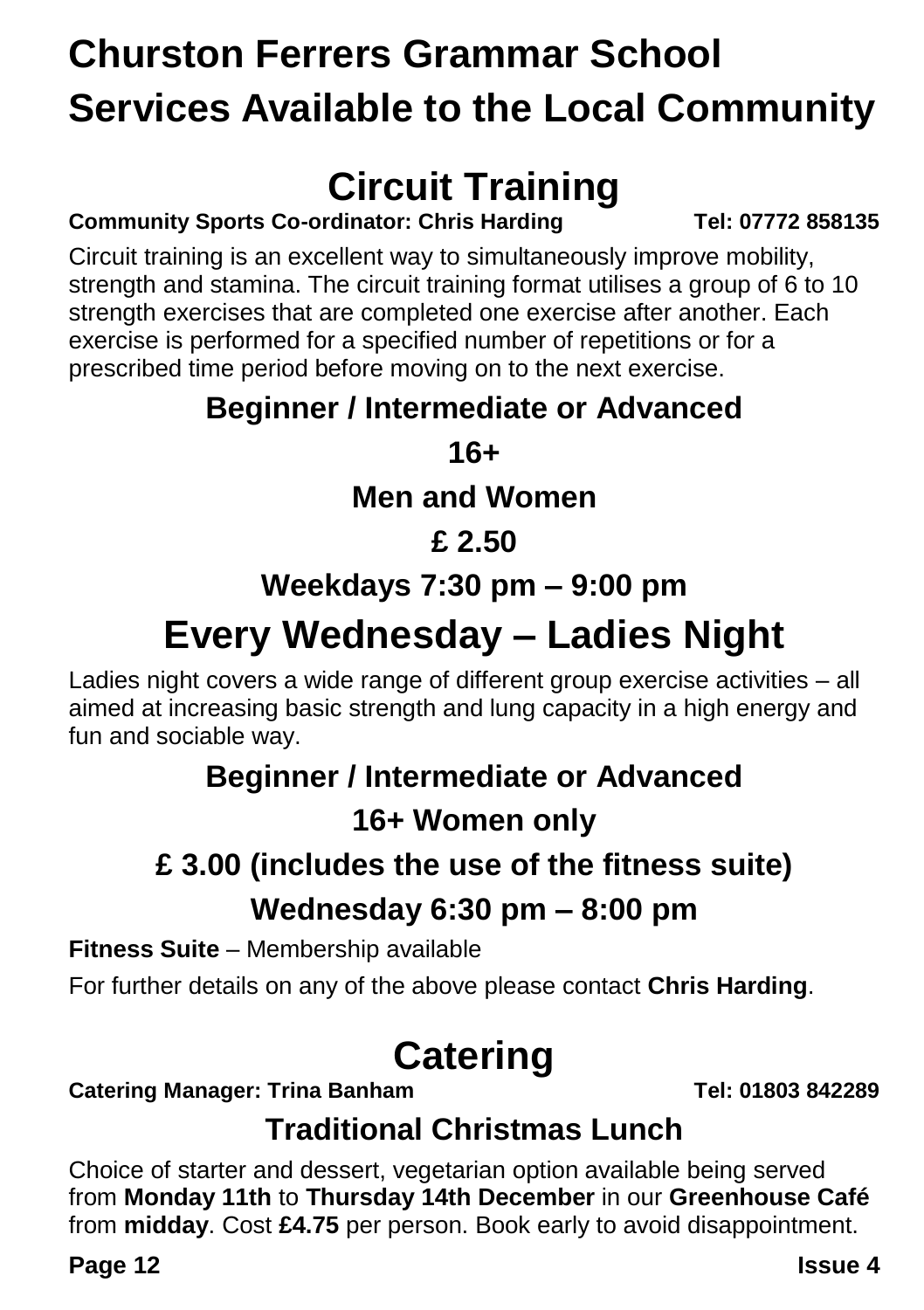## **Churston Ferrers Grammar PTA News**

Further information can be obtained by contacting **Barry Goldsmith** at the school on **01803 842289**.

### **Get Active Day - July 2006**

Many thanks are due to everyone in the village who supported the event. The weather was very kind to us, and the day seemed to go well. We hope that you have found a new sporting or leisure activity that appeals to you. **£3,600** was raised on the day, which will be used to provide computer facilities for the planned new **Learning Resource Centre** block.



#### **Forthcoming Event Prize Bingo Evening Friday 17th November**

**7:30 pm** start – 13 rounds – prizes in each round for one and two lines and a full house (39 in total).

Cost of entry **£4.00**. Refreshments available on the night.

## **Churston Computer Club**<br>post@tatewise.co.uk

**post@tatewise.co.uk Organiser: Mike Tate 01803 844901**

The first meeting of the club was held on **Wednesday 20th September** at **4:30 pm** in **I.T. Room 20** at **Churston Ferrers Grammar School**.

The meeting was led by **Mike Tate**, helped by **Howard Lunn**, I.T. Manager, and attended by about **35** interested members.

Such was the interested, that instead of meeting only once a month, it was agreed to meet twice a month, on the **1 st Thursday** and **3 rd Wednesday** of each month during school term-time.

Therefore the second meeting was held on **Thursday 5th October**, and the third meeting will be on **Wednesday 18th October**. The dates and time of the subsequent meetings are in the **Diary Dates** on **Page 16**.

There is a joining fee of **£10 per household** to cover administrative costs. Already **30** members have signed application forms and paid their fee.

For every member who signs up, **Howard** creates a computer account on the school I.T. system. This allows you to become familiar with a range of software such as **Windows 98**, **Windows XP**, **Linux**, **Microsoft Office**, **Open Office2**, **Internet Explorer**, **Firefox**, and a range of freeware.

We have informal tutorials planned for future meetings, and a **Club Shop** of products at competitive prices.

#### **Winter 2006 Page 13**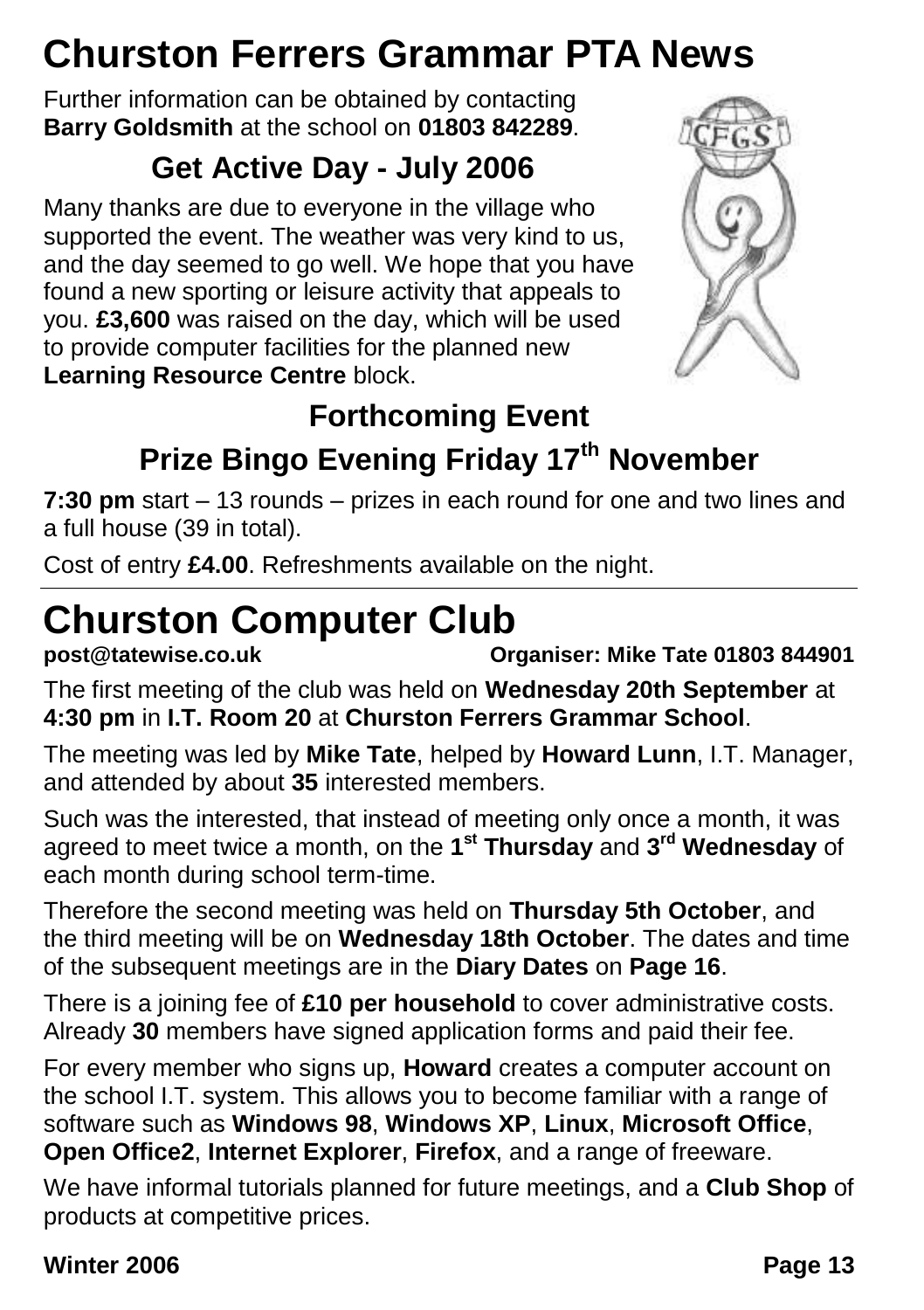## Galmpton Floral Day

### September 3rd 2006

 **71** Entries for the **Flower Show 106** Entries for the **Vegetable Show 126** Entries in the **Craft Show**

**205** Entries in the **Children's Events** (thanks to the **Primary School**)

**£264** of Garden edibles and growables went at the **Plant & Produce Stall**

**£90** of Homemade goodies snapped up at the **Pantry Stall**

**7 Open Gardens** visited by over **50** admirers

**194** visitors through the doors of the Shows

**72** Pasties & Homemade Soup, Cakes, Biscuits eaten in Refreshments!

The floral beauty of the **Barn Chapel** appreciated by many.

Even the Weather cleared to sun by mid-morning.

#### A Success? YES!

but **NOT** because of the **£1429.11** raised, but because of **ALL** who visited and participated in this **Celebration of Skills**. Thank you for your support. After expenses the following donations have been made -

**£300** to the **Village Institute Refurbishment Fund**,

**£100** to the **Galmpton Scouts**,

**£ 25** to **Friends of the Surgery**,

**£ 90** to progress the **Galmpton Floral Project**,

and the remainder to meet obligations and kick start the next

#### Galmpton Floral Day

## **Craft Show First Prize Limerick**

**Galmpton Floral Day, Craft Show with a Horticultural Theme, Writing Section, Class 15, A limerick for 'The Vegetable Show Winner'.**

The winner of **First Prize** was **Chris Medley** with the following limerick:

#### **The Vegetable Show Winner**

He thought he would give it a go

And planted his seeds in a row,

With a dollop of muck

And a great deal of luck

He won all the cups in the show!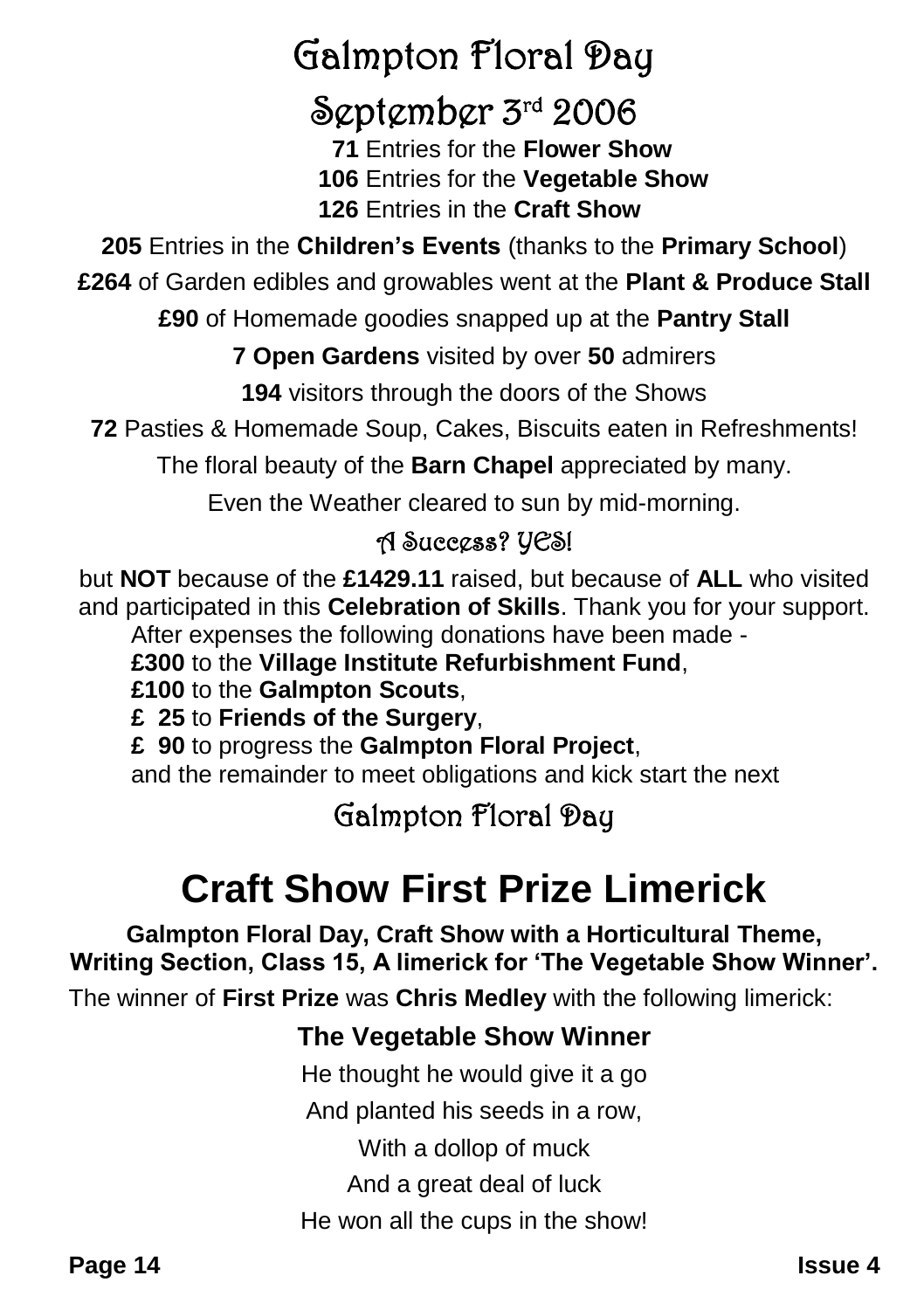## **Organisation Directory**

Many of these details can also be found at **www.galmptontorbay.org.uk Organisation**<br>**Broadsands & Elberry Residents' Association Contact Telephone (01803)**<br>**Broadsands & Elberry Residents' Association** Secretary: Joan Blake 843423 Broadsands & Elberry Residents' Association Secretary: Joan Blake 843423<br>Churston & Galmpton Ladies Club Chairman: Avice Taft 842518 Churston & Galmpton Ladies Club<br>Churston Computer Club Organiser: Mike Tate 844901 Churston Ferrers Grammar School & PTA School Reception 842289 Churston Pavilion War Memorial Playing Field Trust Manager: Sue Foot 842289 Churston Puppy & Dog Training Classes Churston with Brixham Flower Club Secretary: Ann Dodd 882573 Churston with Galmpton Ward Conservative Councillor: Derek A Mills 843412 Churston with Galmpton Ward Liberal Dem Councillor: Dave Browne 842246 Churston, Galmpton & Kingswear Scouts & Cubs Leader: Paul Delaney 752866 Dart Sailability, Noss Marina David Edey 843239 / Bruce Symes 842121 Friends of Compass House Medical Centre Contact: Margaret Rogers 843425<br>Friends of Rowcroft. Churston & Galmpton Branch Chairman: Pat Bye 842492 Friends of Rowcroft, Churston & Galmpton Branch Chairman: Pat Bye 842492 Galmpton & Churston Local History Group<br>
Galmpton & Churston Tennis Club
Cologaniser: Trevor Field 845422 Galmpton & Churston Tennis Club Galmpton & Churston Women's Institute Secretary: Sheila Gurnhill 844690 Galmpton & Churston W.I. Circle Dance **Contact: Avice Taft 842518** Galmpton Barn Hall Art Group Contact: Diane Richards 842738 Galmpton Barn Hall Yoga Classes Teacher: Jan Le Gallez 529800 Galmpton C of E Primary School & PTA School Reception 842628<br>Galmpton Community Police PC4383 Glenn Chambers 08452 777444 PC4383 Glenn Chambers 08452 777444 Galmpton Congregational Evangelical Church 664059 / 559040 / 843446<br>Galmpton Falconry Course 664059 / 664059 / Falconer: Paul Hill **Galmpton Falconry Course** Galmpton Floral Day Working Party Co-ordinator: Jill Memery 844103 Galmpton Gooseberry Pie Fair Committee Chairman: Martin Ridge 844927<br>Galmpton Monday Club Gill Bell 842626 / Babs Renwick 843364 Gill Bell 842626 / Babs Renwick 843364 Galmpton Move to Music Brixham College Tutor: Audrey Bell 853302 Galmpton Neighbourhood Watch Schemes Co-ordinator Office 841425 Galmpton Parent & Toddler Group Croaniser: Lisa Croston 845525 Galmpton Pre-School Ltd Village Hall 845547 / June Symes 842121 Galmpton Residents' Association Webmaster & Treasurer: Paul Savin 843493 Galmpton Snooker Club Chairman: Stan Bentley 842775 Galmpton Traditional & Swing Jazz Group Leader: Tom Davies 607675 Galmpton United Football Club, Junior Teams Organiser: Jon Williams 843785 Galmpton United Football Club, Senior Teams Organiser: Stewart Hallam 845651 Galmpton Village Institute Chairman: John Risdon 844102 Galmpton West Country Embroiderers Group Rep: Anne Simpson 782576 Galmpton Whist Drives Club **Calmet Concerned Accord Concerned Accord Concerned Accord Concerned Accord Concerned Accord Concerned Accord Concerned Accord Concerned Accord Concerned Accord Concerned Accord Concerned Accord** Galmpton Youth Project Organiser: Helen Boyles 845761 Greenway Quay & Ferry Service<br>
Kingswear Life Newsletter **Ferryman 844010**<br>
Summer Editor: Chris Ryan 752837 Summer Editor: Chris Ryan 752837 Sketching Greenway Art Classes Brixham College Tutor: Roger Dennis 853302 St Mary the Virgin C of E Church, Churston **Vicar: Rev Ian Blyde 844663**<br>The Barn Chapel of the Good Shepherd **Vicar: Bob Bowling 850469** The Barn Chapel of the Good Shepherd Warden: Bob Bowling 850469 The Grapevine Magazine

**Winter 2006 Page 15**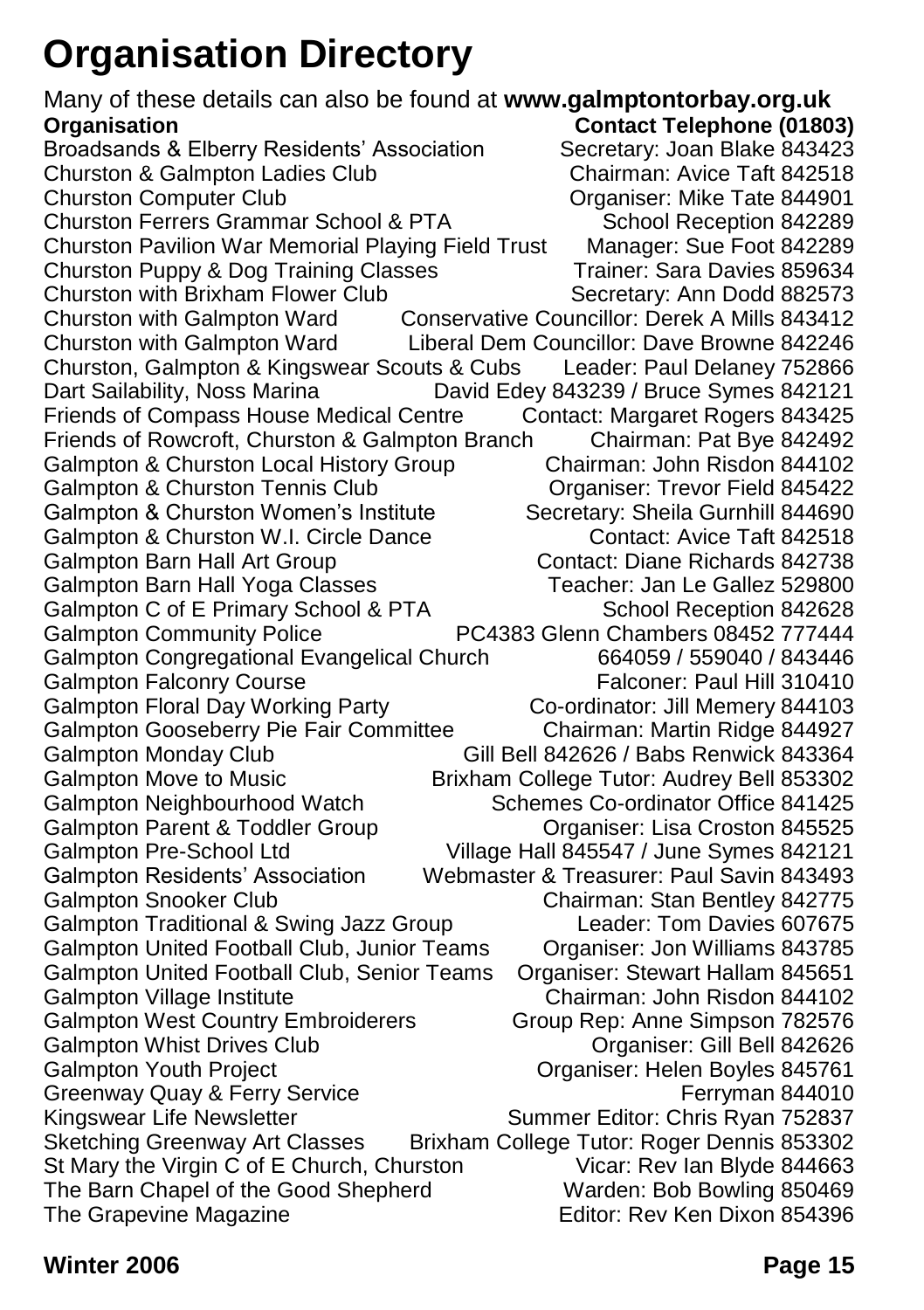## **Diary Dates & Regular Amenities**

| IJ                                                                                                                                                                                                                                                                                                                                                                                                                                                                                                                                                                                                                                |  |  |  |  |
|-----------------------------------------------------------------------------------------------------------------------------------------------------------------------------------------------------------------------------------------------------------------------------------------------------------------------------------------------------------------------------------------------------------------------------------------------------------------------------------------------------------------------------------------------------------------------------------------------------------------------------------|--|--|--|--|
| BH = Barn Chapel Hall VH = Village Institute Hall                                                                                                                                                                                                                                                                                                                                                                                                                                                                                                                                                                                 |  |  |  |  |
| October 2006                                                                                                                                                                                                                                                                                                                                                                                                                                                                                                                                                                                                                      |  |  |  |  |
| 7:00 pm Churston Library, talk by MacMillan Cancer Relief (see Page 18)<br>17<br>4:30 pm CFGS, Room 20, Churston Computer Club meeting (see Page 13)<br>18<br>19 7:30 pm BH Ladies Club, Torbay Cinema & Old Films by John Mann<br>20 10:00 am Churston Library Friends of Library Coffee Morning (see Page 18)<br>21 10:00 am BH Ladies Club, Annual Coffee Morning for Sisters of the Cross                                                                                                                                                                                                                                     |  |  |  |  |
| November 2006                                                                                                                                                                                                                                                                                                                                                                                                                                                                                                                                                                                                                     |  |  |  |  |
| 7:15 pm VH Women's Institute, My Favourite Garden by Desmond Gahan<br>1<br>4:30 pm CFGS, Room 20, Churston Computer Club meeting (see Page 13)<br>2<br>4 - 6 pm Old Chapel, The Roundings - Community Police Surgery<br>8<br>4:30 pm CFGS, Room 20, Churston Computer Club meeting (see Page 13)<br>15<br>16<br>7:30 pm BH Ladies Club, The Coastal Walk by John Risdon - open meeting<br>7:30 pm CFGS, PTA Prize Bingo Evening 39 prizes £4<br>17<br>(see Page 13)<br>8:30 am Churston Library to Cribbs Causeway trip £12<br>21<br>(see Page 18)<br>9:30 am Brixham Yacht Club, Charity Christmas Card Sale (see Page 22)<br>22 |  |  |  |  |
| December 2006                                                                                                                                                                                                                                                                                                                                                                                                                                                                                                                                                                                                                     |  |  |  |  |
| 7:15 pm VH Women's Institute, Christmas Party<br>6<br>4:30 pm CFGS, Room 20, Churston Computer Club meeting (see Page 13)<br>7<br>7:30 pm BH Ladies Club, Christmas Party for members only<br>14<br>15 10-12 am Old Chapel, The Roundings - Community Police Surgery<br>18 10:00 am Churston Library Friends of Library Coffee Morning (see Page 18)<br>7:30 pm Old Chapel, The Roundings, Christmas Carols<br>(see Page 24)<br>21<br>22<br>7:30 pm VH Christmas in Words & Music for NSPCC £4.50<br>(see Page 31)<br>7:30 pm VH New Years Eve Party CANCELLED<br>31<br>(see Page 5)                                              |  |  |  |  |
| January 2007                                                                                                                                                                                                                                                                                                                                                                                                                                                                                                                                                                                                                      |  |  |  |  |
| 3<br>7:15 pm VH Women's Institute<br>2 - 4 pm Old Chapel, The Roundings - Community Police Surgery<br>4<br>4:30 pm CFGS, Room 20, Churston Computer Club meeting (see Page 13)<br>17<br>7:30 pm BH Ladies Club, Service and Talk by Rev Ian Blyde<br>18<br>18<br>7:30 pm VH Galmpton Village Institute, Committee Meeting<br>7:30 pm VH History Group The Dolphin Shipyard by Sandy Armstrong<br>26                                                                                                                                                                                                                               |  |  |  |  |
| St Mary the Virgin C of E Church, Churston<br><b>Sung Eucharist</b> $1^{st}$ , $3^{rd}$ Sun 9:30 am and $2^{nd}$ , $4^{th}$ , $5^{th}$ Sun 11:00 am                                                                                                                                                                                                                                                                                                                                                                                                                                                                               |  |  |  |  |
| The Barn Chapel, Greenway Road                                                                                                                                                                                                                                                                                                                                                                                                                                                                                                                                                                                                    |  |  |  |  |

| <b>Said Eucharist</b> | Sunday 8:00 am and Thursday 10:00 am    |
|-----------------------|-----------------------------------------|
| <b>Evensong</b>       | 1 <sup>st</sup> Sunday of month 4:00 pm |

**Galmpton Congregational Evangelical Church<br>Flavel Chapel Sunday Worship 11:00 am and** Sunday Worship 11:00 am and 6:30 pm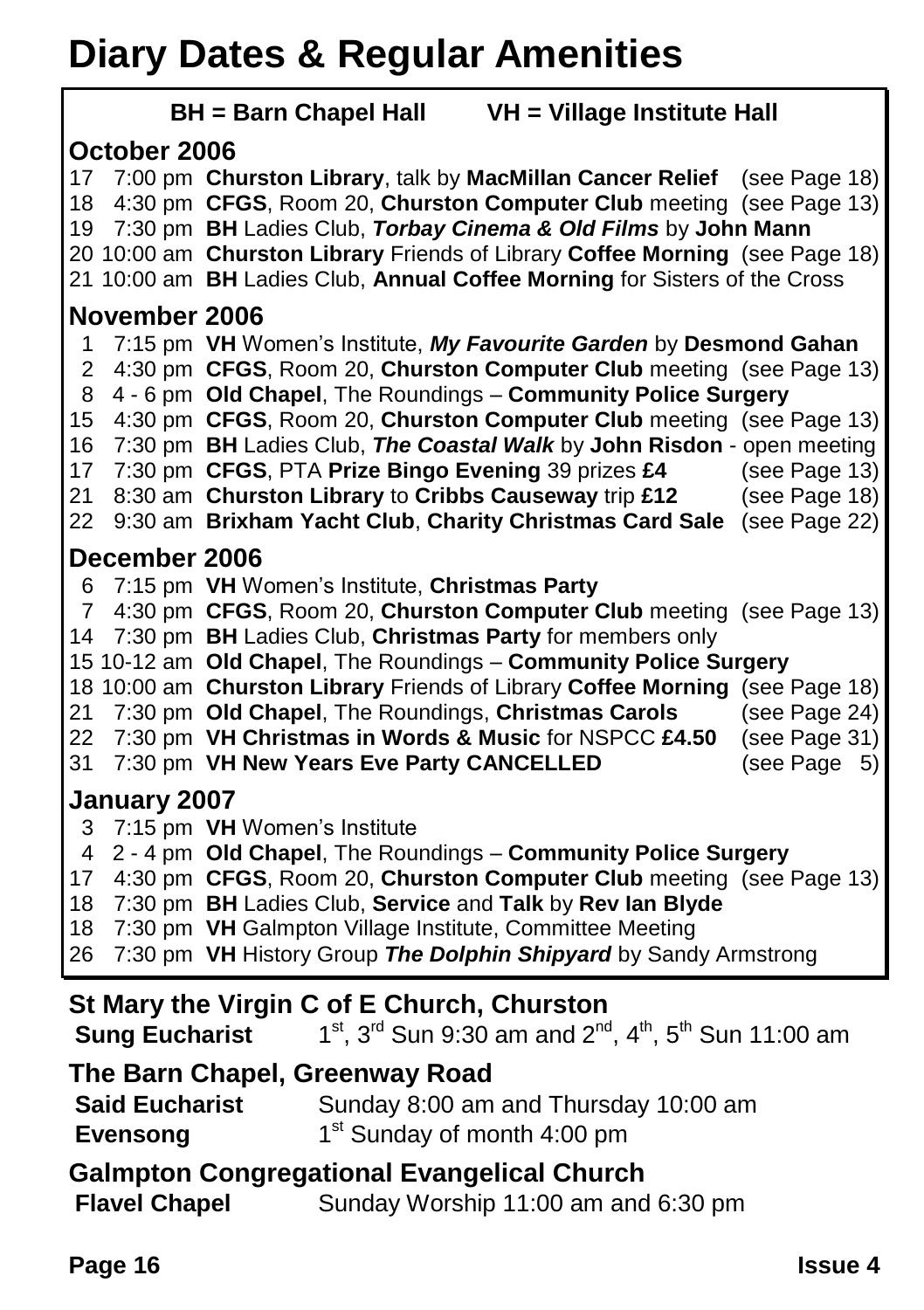#### **Village Institute Hall Bookings: Babs Renwick 843364**

**Women's Institute Flower Club** 

**Monday Club** Alternate Mondays 2:00 - 4:00 pm *entry £1.00* **Trad & Swing Jazz** Alternate Mondays 7:30 pm **Whist Drives Club** Tuesdays & Saturdays 7:30 pm *entry £1.10* **Move to Music** Term-time Wed 9:30 & 10:45 am 10*-weeks £26.00* st Wednesday of month 7:15 pm *visitors 50p* nd Wednesday of month 7:00 pm *visitors £3.00* **Falconry Course** Thursdays 7:00 - 9:00 pm *10-weeks £50.00* **Pre-School Ltd** Mon, Tues, Thur, Fri 9:15 - 11:45 am Tues, Wed, Thur 12:45 - 3:15 pm

**Barn Chapel Hall Bookings: Lynn Milner 843677**

| <b>Stars Group</b>          | Mondays 3:45 - 4:45 pm                                                    |                     |  |
|-----------------------------|---------------------------------------------------------------------------|---------------------|--|
| <b>Yoga Classes</b>         | Mondays 6:00 pm and 7:15 pm                                               | all abilities £3.50 |  |
| <b>Art Group</b>            | 1 <sup>st</sup> , 3 <sup>rd</sup> , 4 <sup>th</sup> Tues of month 9:15 am | fully subscribed    |  |
| <b>Embroidery Group</b>     | 2 <sup>nd</sup> Tuesday of month 10:00 am - 12 noon                       |                     |  |
| <b>Beavers &amp; Cubs</b>   | Tuesdays 5:00 pm Beavers & 6:30 - 8:00 pm Cubs                            |                     |  |
| <b>Scouts</b>               | Wednesdays 7:00 - 9:00 pm                                                 |                     |  |
| <b>Parent &amp; Toddler</b> | Term-time Fridays 9:30 - 11:30 am                                         | session £2.50       |  |
| <b>Ladies Club</b>          | 3 <sup>rd</sup> Thursday of month 7:30 pm                                 | visitors 50p        |  |
| <b>W.I. Circle Dance</b>    | Alternate Fridays 7:30 - 9:30 pm                                          | entry £2.00         |  |
|                             |                                                                           |                     |  |

**Churston Golf Club, Dartmouth Road 842751 Bridge Section** Thursdays 7:30 pm *Club social members only*

**Churston Ferrers Grammar, Greenway Road 842289 Sport Fitness Suite** Mon-Fri 6:00-10:00 pm Chris Harding **07772 858135 Set 2-Course Lunch** Wednesday & Friday 12-noon - 1:00 pm *only £3.20* **Computer Club**  $1<sup>st</sup>$  Thurs &  $3<sup>rd</sup>$  Wed of month 4:30 - 6:30 pm

**The National Trust, Greenway, Barn Gallery Sketching Greenway** Term-time Wed 2:00 - 4:00 pm 10-weeks £52.00 **Churston Library, Churston Broadway 843757** Monday & Thursday Tuesday & Friday Wednesday & Saturday<br>9:30 am - 7:00 pm 9:30 am - 5:00 pm 9:30 am - 1:00 pm 9:30 am - 7:00 pm 9:30 am - 5:00 pm 9:30 am - 1:00 pm

**Compass House Medical Centre, Langdon Lane 842284 Surgery Open** Mon - Friday 8:30 am - 1:00 pm & 2:00 - 5:00 pm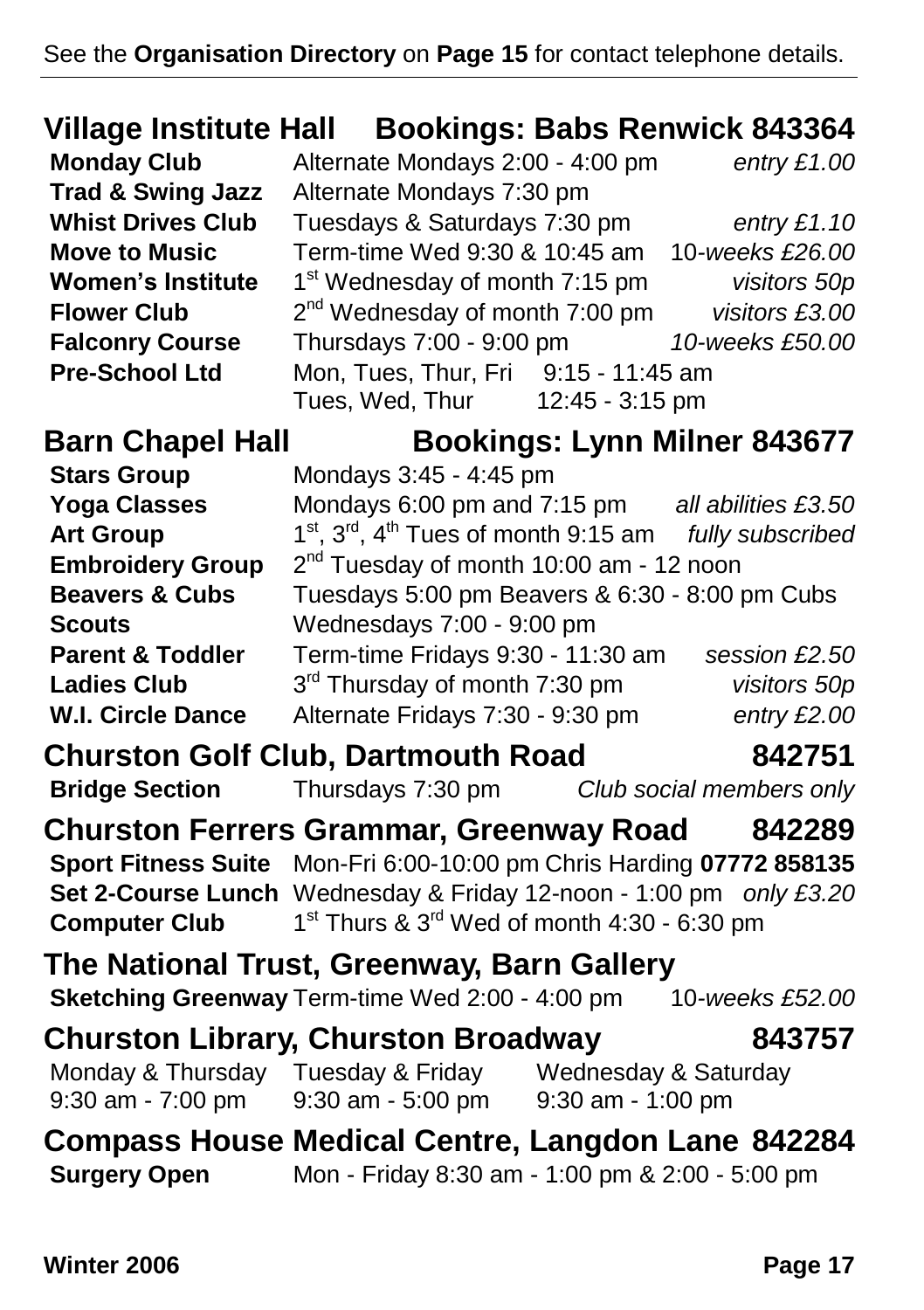## **Barn Hall Yoga Classes**

#### **Teacher: Jan Le Gallez Tel: 01803 529800**

I would like to introduce myself as the new **Yoga** teacher at the **Barn Hall**, **Galmpton** on **Monday** evenings. My name is **Jan Le Gallez** and I live in Paignton with my partner. I have 4 grown up children and 1 granddaughter.

I met **Marion** some 15 years or more ago and she encouraged me, through her teaching and her love of **Yoga** to train with *The British Wheel of Yoga*. Since then I have taught at schools & premises throughout **Tor Bay** for ten years (how time flies!). I practice and teach *Hatha Yoga* and I describe my style as "relaxing". Each class is **£3.50**, and offered as "drop-in" sessions, suitable for beginners and mixed abilities. We look forward to welcoming you to a friendly, social, and fun class!

If you would like to find out more about **Yoga**, please do come along every **Monday** (except Bank Holidays) between **6:00 - 7:15** and **7:15 - 8:30** or give me a call on **01803 529800**.

For your information you need to bring with you a mat and a lightweight rug (for relaxation). Wear jogging bottoms/trousers, T-shirt, and sweater. Best not to eat for 2 hours prior to class.

## **The Friends of Churston Library**

#### **Forthcoming Events**

- **Tuesday 17th October 2006**: a talk is being given by the **MacMillan Cancer Relief** in **Churston Library** at **7:00 pm**. Please come along and support this very worthwhile charity. Visit **Churston Library** for more details on how to reserve a place.
- **Tuesday 21st November 2006**: **Christmas Shopping** trip to **Cribbs Causeway**, Bristol. The cost of this trip will be **£11.00** for members and **£12.00** for non-members. Interested? Then more details and application forms are available from **Churston Library**.
- **Coffee Mornings** with the *Friends* will be held on **20th October** and **18th December 2006** between **10:00 am** and **12-noon** in **Churston Library**. Please come along and help to support your local library.
- We are always on the look out for volunteers, so if any *Friends* would like to help out at **Coffee Mornings** or distribute leaflets, please come along to our next coffee morning, and put your name forward.
- For just **£5.00** a year you can become a *Friend of Churston Library*, so why not join now.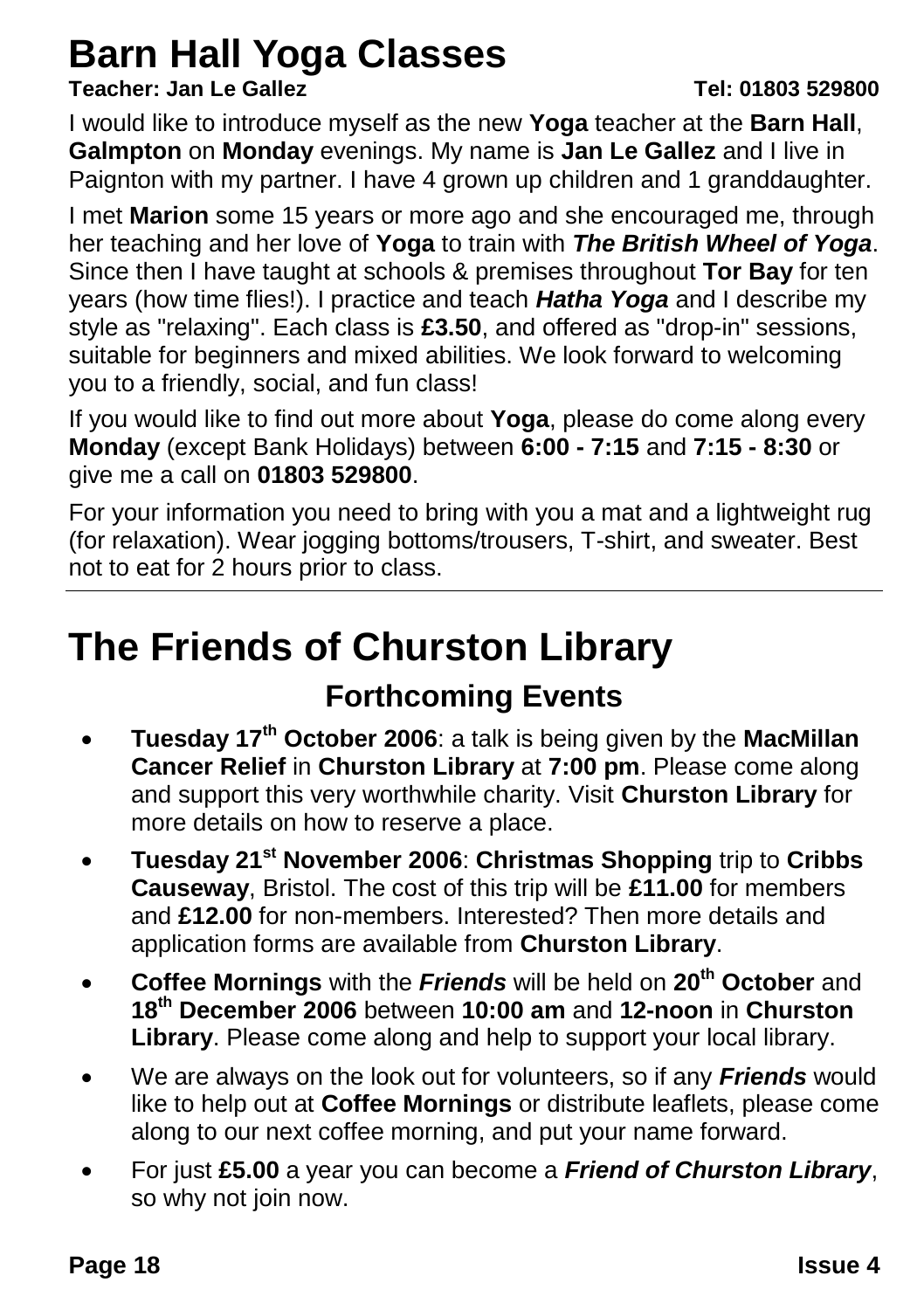## **Churston Golf Club**<br>www.churstongolf.com

**www.churstongolf.com Manager: Simon Bawden 01803 842751**

#### **Charity Days and Finals Day**

Although the nights are drawing in, and the opportunity to grab a few holes after work is becoming more difficult, the golfing climax that is **Finals Day** is still to come.

Before this we have two large **Charity Days**.

The first is the **Roy Castle Lung Cancer Golf Day**, with entertainment and a barbecue to follow.

Second is the **Club Captain's Charity Day** for and behalf of the **NSPCC**. This has an auction and meal following the golf.

If anyone wishes to support these events please contact me on the above number for more details.

**Finals Day** is a great tradition at the club, and it sees the culmination of several match play events (17 in all). Following the golf is the presentation of all the **Silverware**. A day that everyone looks forward to.

#### **Christmas Bookings and Private Functions**

It seems like the phone has been going non-stop as regards **Christmas** bookings, and we are looking forward to welcoming back all those who enjoyed themselves here last year. Our first **Christmas** parties start in the middle of **November** so you can understand that by **Christmas** all my catering staff eat anything but *turkey*! It's a great time of year with everyone coming to really have a good time.

For those in the village who are looking for a venue for a private function, be it a birthday, retirement, anniversary, wedding, or any other special occasion please bare us in mind. We have ample car parking and can seat **100** and offer a wide selection of hand picked choices to suit most palates. Our food has an excellent reputation and we would like to open our doors to more of the villagers to help them celebrate their special occasions.

Our **small conference room** with balcony boasts a bird's eye view across our 1st hole and a panoramic view across the bay. So if you are part of a small business or company looking for a venue, this room is ideal for that meeting.

We would like to welcome *'Slimmers World'* who now meet here regularly on a **Tuesday** evening. So if you are part of a group looking for a regular venue ~ so go on, give us call, and lets see what we can do for you.

**We look forward to welcoming you.**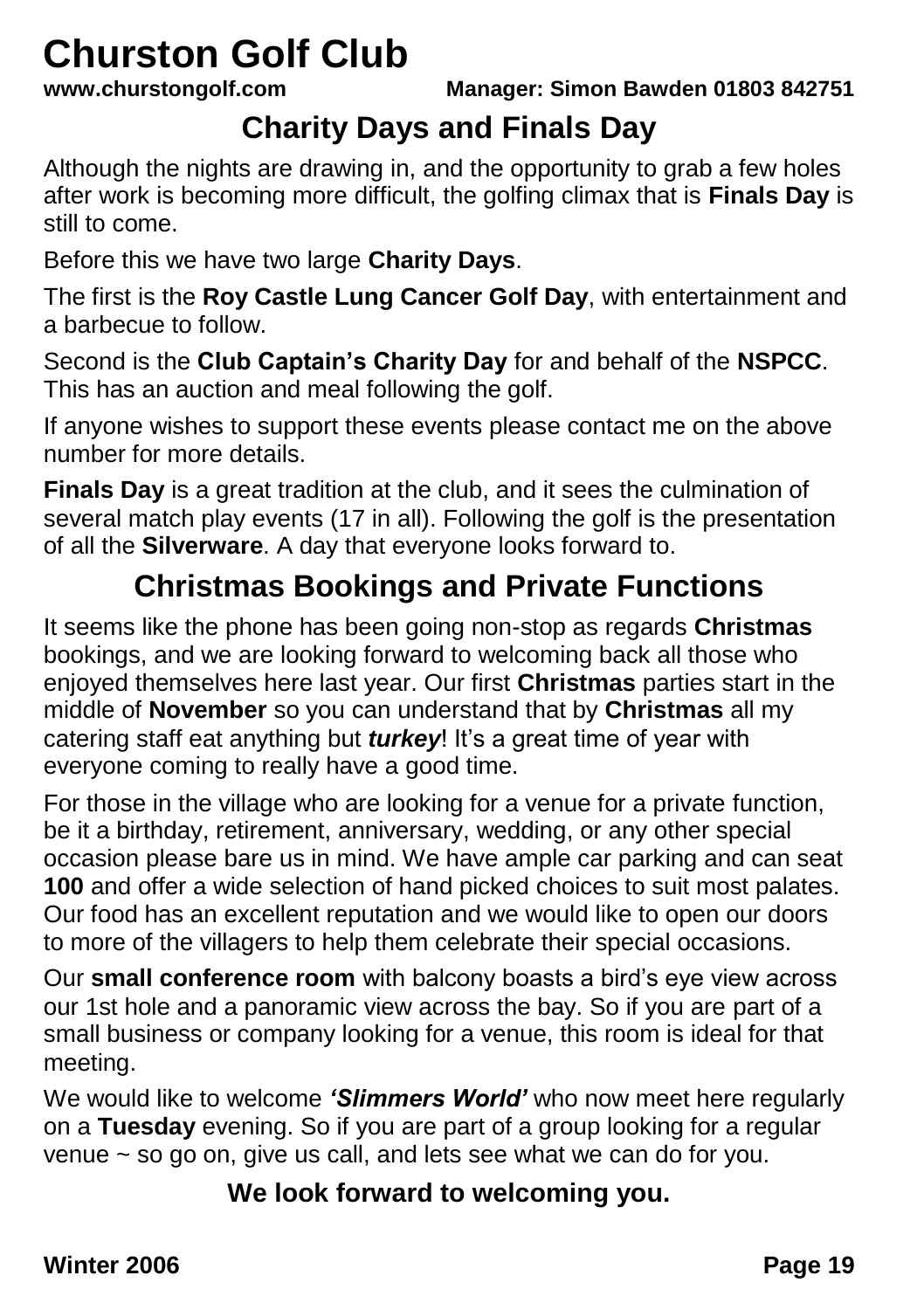## **Galmpton United Football Club**

Report by Paul Smith and Jon Williams

### **Galmpton United Juniors – Season 2006/7**

#### **Sponsored by Bradleys Estate Agents**

**Bradleys** Estate Agents are pleased to sponsor the **Galmpton Junior Football Teams** who all play at the **Memorial Playing Field**.

#### **Season kicks off with mixed results**

The new football season kicked off on **10th September** with a mixed bag of results ranging from a heavy defeat, to a light defeat, to a no score draw, to a win.

But most importantly about **45** kids of all ages were running around after a football and having fun. Also there are plenty of matches to come!

#### **Pioneer Youth League**

The junior club currently has 4 teams entered into the **South Devon** based **Pioneer Youth League** (see **www.pioneeryouthleague.com**).

- 
- **Under 8s** (school years 2 & 3) Manager **Matt Walker** (Tel: **842753**)
- **Under 9s** (school year 4) Manager\* **Paul Smith** (Tel: **845365**)
- 
- **Under 10s** (school year 5) Manager **Dave Weeks** (Tel: **844142**)
- **Under 15s** (school year 11) Manger **Tony Bradley** (Tel: **07970 049521**)

#### **Run around with us on Saturdays**

If you are interested in football, or just fancy a run around, why not come and join us on **Saturday** mornings **10:00 - 11:15 am** (Under 8s & Under 9s) at the **Churston Pavilion** opposite **Churston Ferrers Grammar School**.

Please check directly with the managers for opportunities to train with the Under 10s & Under 15s.

Well that's it for now folks so happy footballing everyone, and I look forward to bringing you more *'footie info'* in future editions!

Please visit us at **[www.bradleys-estate-agents.co.uk](http://www.bradleys-estate-agents.co.uk/)** for all your property requirements.

You can also view a selection of local properties on our new display board at **Galleon Stores & PO** in the village.

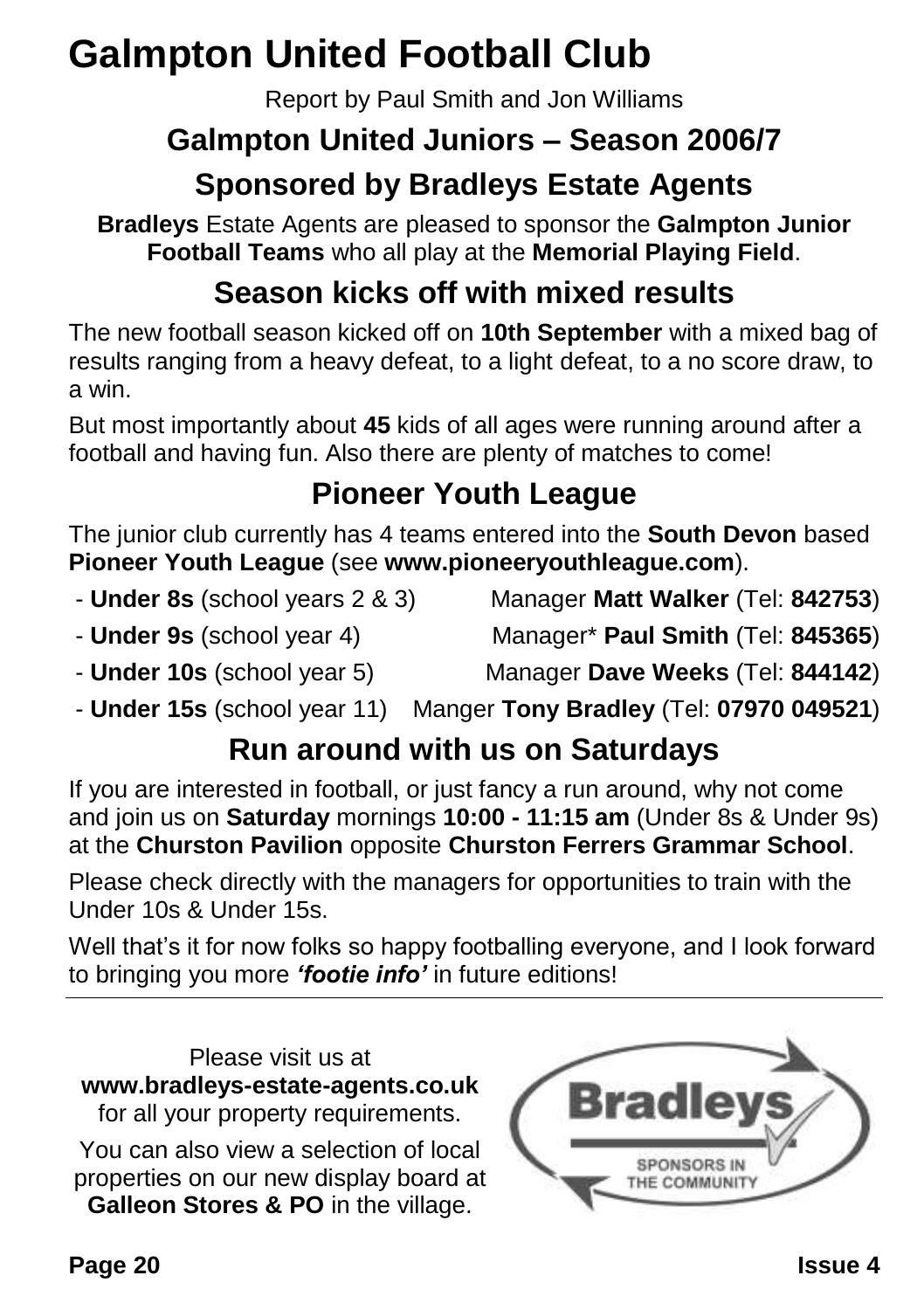

## **Zahra Sugaring Practitioner in the Village**

My name is **Jeanette Dempsey**, and I am a qualified sugaring practitioner working from my home in **Galmpton**.

Sugaring is a method of hair removal, using a natural sugar paste, carried out with minimum discomfort, and can be used on all parts of the body including the face.

Hair is removed from the root, so weakening new hair growth, and after a few treatments, hair will come through softer and less.

All the products used are natural, and the treatment is carried out in relaxed and comfortable surroundings.

Please ring if any advice is needed.

**Wayside 26 Greenway Road Galmpton 01803 842234**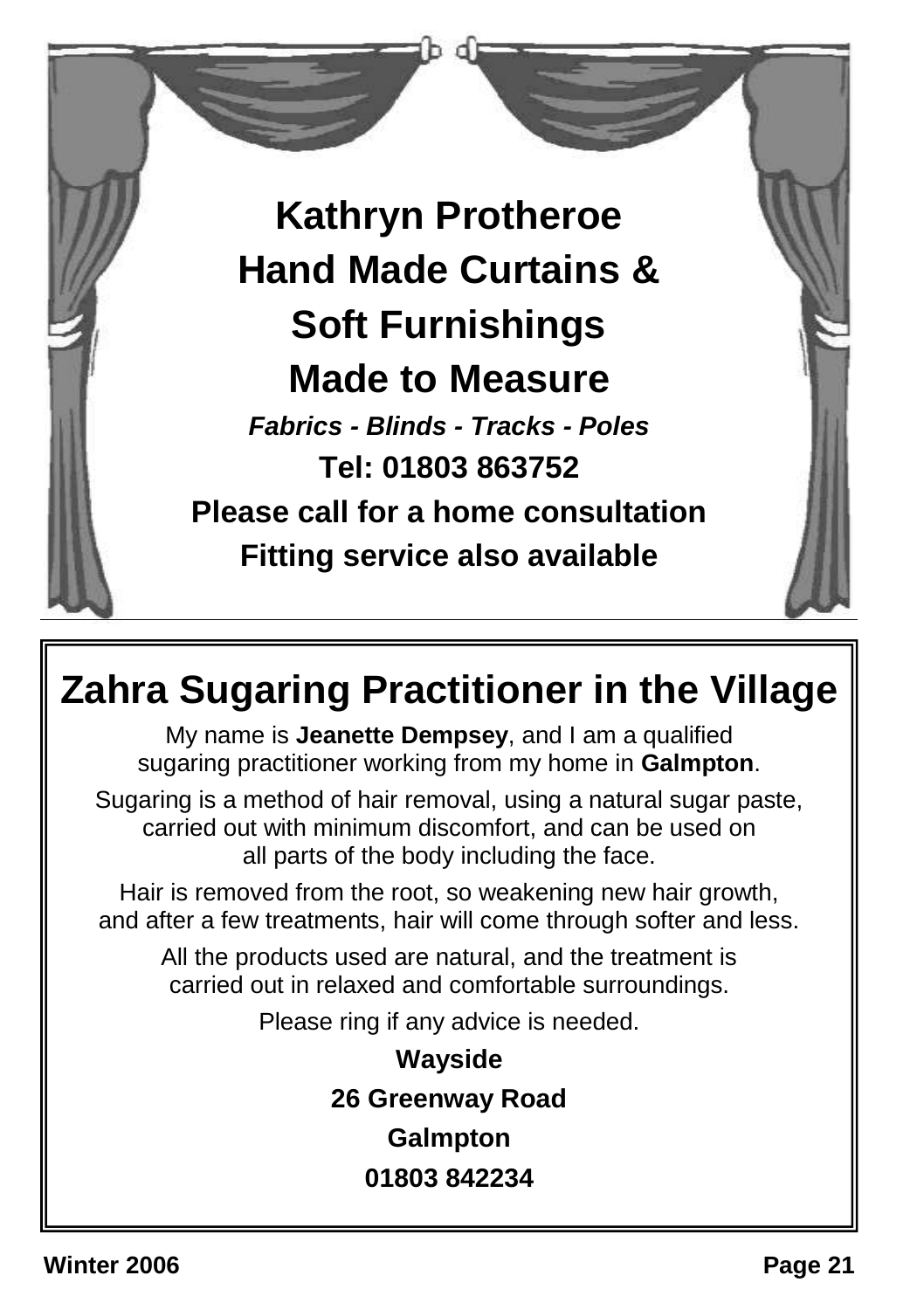## **Galmpton & Churston Women's Institute**<br>Written by: Rosemary Witt Witt Witt www.womens-institute.org.uk/do

**Written by: Rosemary Witt www.womens-institute.org.uk/devon Secretary: Sheila Gurnhill 844690 Treasurer: Rosemary Witt 844898 Circle Dancing: Avice Taft 842518**



We have just come to the end of our financial year and recently held our **Annual General Meeting**.

**Sheila Gurnhill** read out an interesting resume of all that we had done during the past year, and we have had some very good speakers indeed, and been on some successful outings.

These included a visit to the **Eden Project**, to the **Pecorama Gardens** near Beer, and also to the **Crediton Flower Festival** in June.

We have **85** members, and this is pushing the limits, so we do have a waiting list. The new subscription is payable in **January**, and we will do a recount of members then, and may be able to invite some of those on the waiting list to join.

There has been some publicity in the *National Press* regarding our new subscription, which has gone up to **£26** a year, but will include a magazine sent to all members. However, although we had some discussion here about this issue, there has been no real dissent.

**Mrs Anne Griffin** will continue to be our **President** this coming year and we have elected three new committee members, namely **Beulah Gibbs**, **Sylvia Fisher**, and **Deirdre Harding**. For information about forthcoming meetings please contact the President or Secretary.

## **Grand Christmas-Card Sale and Coffee Morning**

**Wednesday 22nd November 2006 from 9:30 am to 12-noon**

**Charity stall held at Brixham Yacht Club In aid of Children's Hospice Southwest Opened by Douggie Mounce from BBC Radio Devon**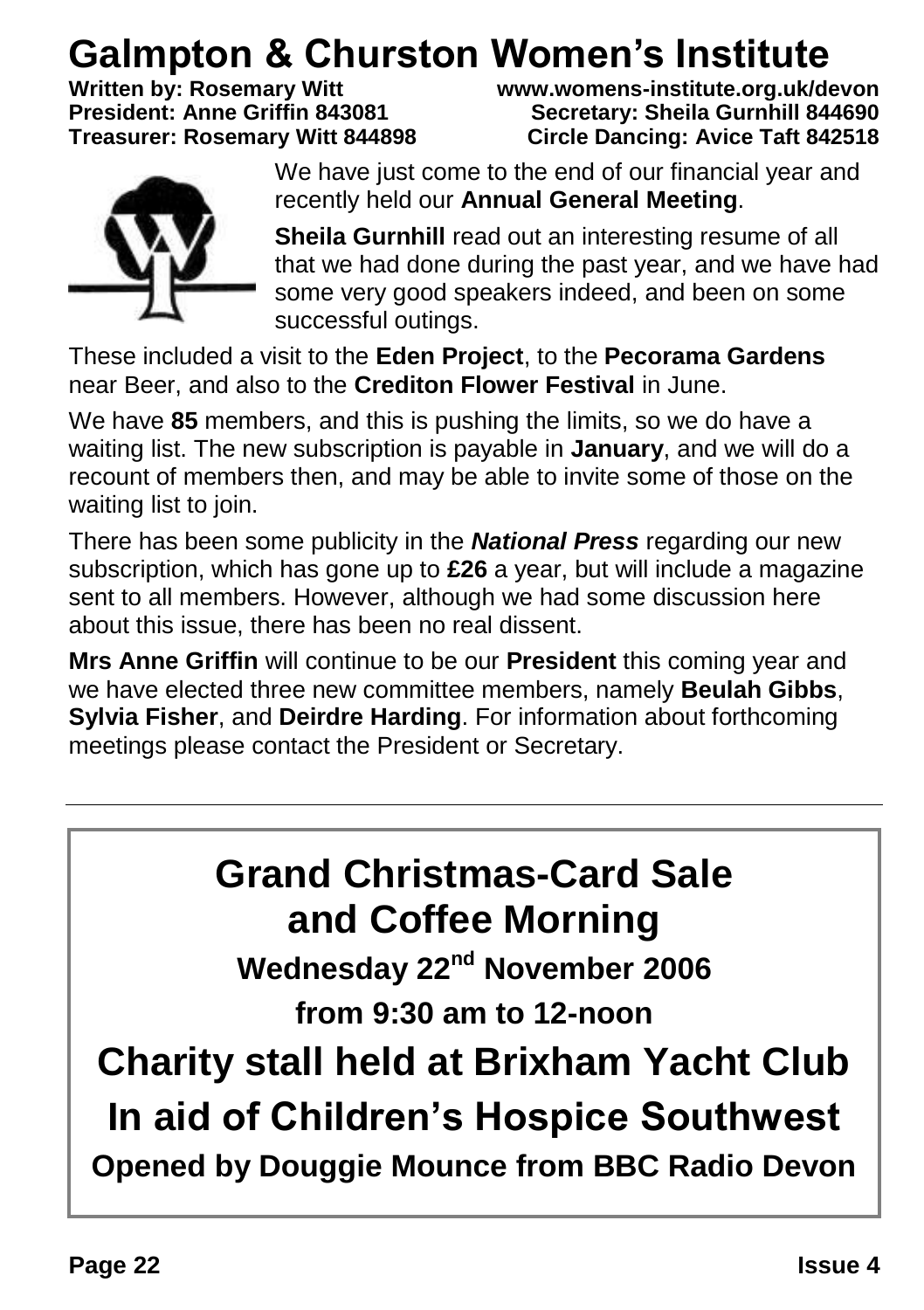## **Galmpton Pre-School Ltd**

**Registered Charity: 1104582 Village Institute Hall: 845547**  $www.aps-torbay.org$ 

# **David Edey: 843239**

**Autumn Term** is well underway, and our spaces are filling up quite fast. It looks like we will be full by **January 2007** for the rest of the school year. So, if you know of parents who would like places for their children, please contact **June Symes** as soon as possible.

Our **AGM** was held on **Thursday 28th September** at the **Village Hall**, and we welcomed new committee members and a new Trustee. Thanks must go to last year's committee, who did a great job on fundraising, and helping to run events. We have ended the financial year in better shape than ever, thanks to their efforts.



The next big event will be the **Christmas Concert** at the end of term in **December**. Please look out for details at the **Pre-School**.

If you would like further information on the **Pre-School**, please contact **June Symes** or **David Edey**, or look at our website **www.gps-torbay.org**.

## **Galmpton Touring Park**

**Year Round Self-Catering in Galmpton.**

*Comfortable accommodation for friends & relations visiting the area.*

We have **2 Cottages**, which accommodate families of 3 to 4, and **2 Studios**, which are suitable for couples, available for holiday lets throughout the year. All are equipped and maintained to a high standard and some are disabled friendly. (Sorry no pets accepted.)

*Short Breaks (minimum 2 nights) possible during the winter and at short notice during busy times.*

Our **Touring Park** is open for families and couples visiting in caravans, motor homes, and tents, from **Easter until the end of September**.

**Touring Park Telephone: 01803 842066 Self-Catering www.galmptontouringpark.co.uk www.gtpcottages.co.uk**

*Chris, Pam & Guy Collins*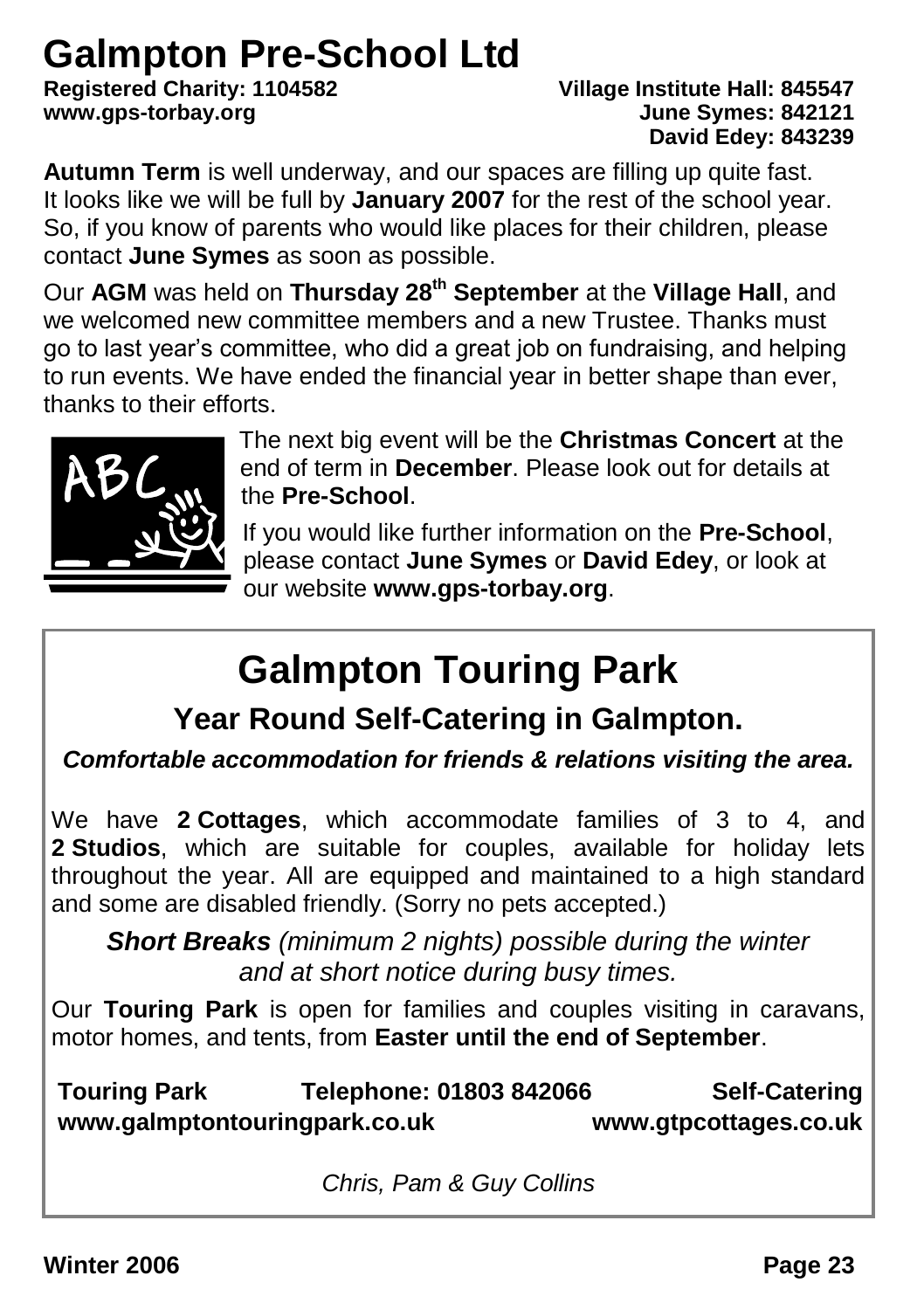## **Flavel Chapel Newsletter**

#### by Colin Thompson.

As we look back over the summer months, it has been a joy to greet new holidaymakers who joined the regular congregation for worship at the Chapel, and also to welcome again those who return year by year for their holidays in Galmpton and the area. We have known God's presence in the services of praise & worship and in the preaching & teaching of His word.

We are reminded of the words of the prophet **Jeremiah**, **Chapter 8:20**. *"The harvest is past, the summer is ended, and we are not saved"*. Our prayer is that many more folk will come to know the grace and salvation purchased for us by the Lord Jesus Christ, while there is still time.

The work on the **Old Chapel** is almost complete. It is our hope, subject to the building inspector's final approval, that we will be able to open the building to the village on, **Thursday December 21st 2006**, at **7:30 pm**, for *Carols at The Old Chapel*, followed by light seasonal refreshments.

Our forefathers understood the importance of the declaration of the character of God, as reflected in the 10 Commandments and had them painted on the back wall of **Flavel Chapel**. These commandments tell us what God is like and what he expects of us who are created in His image.



#### **Flavel Chapel Old Chapel**

In wanting to follow their good example we have displayed the Commandments on the wall of the renovated **Old Chapel**, but in modern English. It is our prayer that God in all His glorious character will be known amongst us in Galmpton through His Son our Lord and Saviour Jesus Christ.

We extend a warm invitation to all in the village to join us on **Sundays** at **11:00 am** and **6:30 pm**.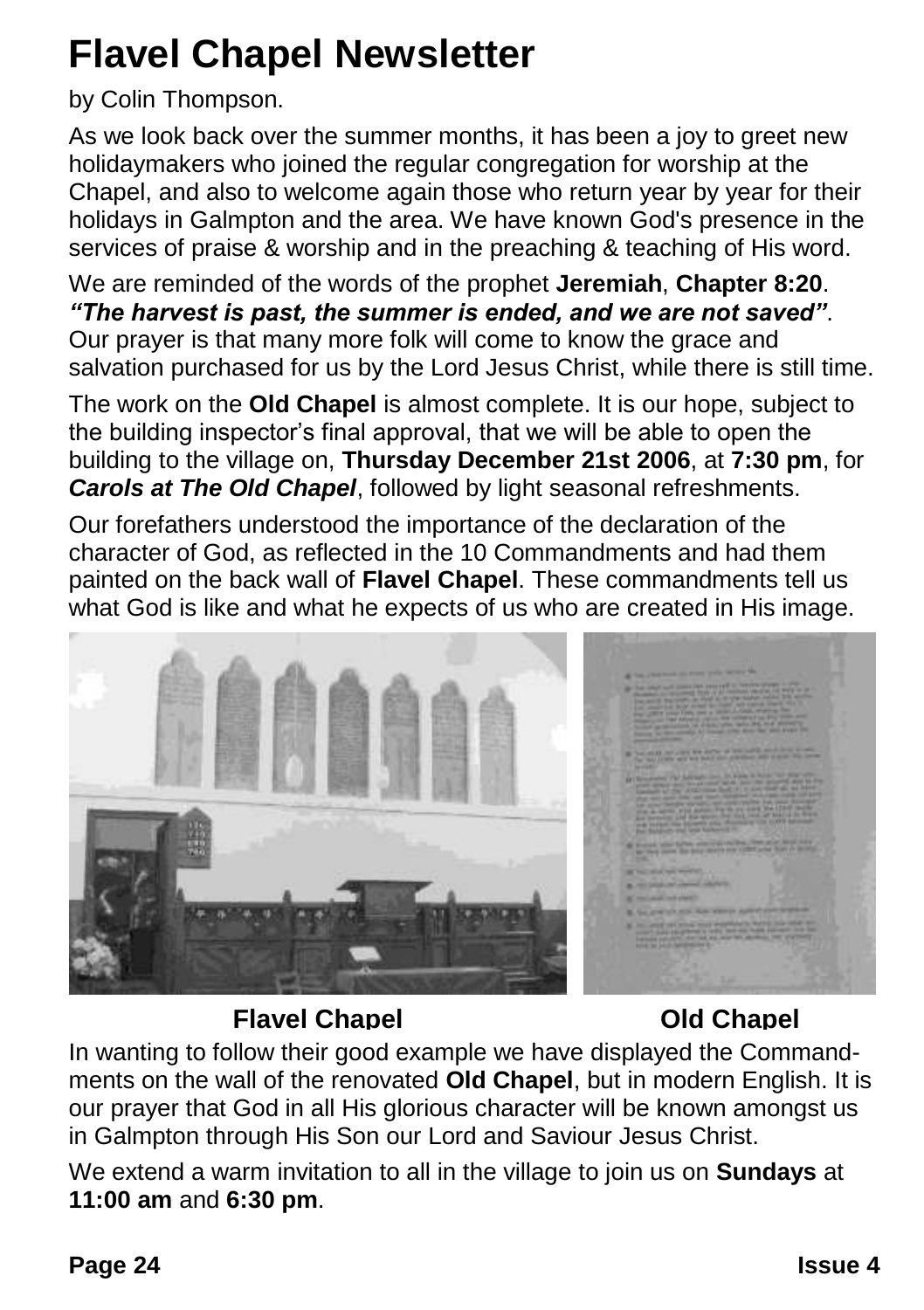## **Parish of St Mary the Virgin, Churston**<br>Rev lan Blyde, Vicar<br>Tel: 01803 844663

**Rev Ian Blyde, Vicar Tel: 01803 844663 Bob Bowling, Churchwarden** 

#### **The Vicar of Churston Ferrers and Kingswear writes:**

#### *The view from here.*

Have you ever noticed how, if you look at things from different places, you see different things? It's not the object which changes, it's just we see it differently.

There is an old story of a king asking three blind men to describe an elephant. The first went up to the elephant and taking hold of the trunk said "*It's like a snake*". The second grasped the tail and said "*No it's like a piece of rope*". While the third put his arms around a leg and said "*You're both wrong, it's like a tree*".

So which one was right?

The answer is of course that they are all equally right, and of course equally wrong. Bits of the elephant are as they described them, but if you look at an elephant as a whole, it looks like - an elephant!!

Now, in life we often catch hold of a partial truth about our human situation, and make the mistake of believing we see more than we really do, or even more seriously, think that because we know something which is right everyone else must be wrong.

All too often disputes arise because we fail to see the other person's point of view, and believe there is only one way to look at things.

But if this is correct, can we ever say there are certainties in life?

One ancient Chinese Philosopher claimed he dreamed he was a butterfly, and woke not knowing if he was a man dreaming he was a butterfly, or a butterfly dreaming he was a man.

Could you be a figment of the imagination?

**Pascal** (a famous French thinker) said "*I think, therefore I am*". But was he right? Was **Jean Paul Satre** (another Frenchman) nearer to the truth when he said "*I think, therefore I may be*"?

Perhaps you believe the wag who said "*There are only two certainties in life - death and taxes*".

For me, certainty comes from **Jesus** words in **John's Gospel** chapter 14 when he told his disciples he was *The way, The truth, and The life*.

If you want to find out more about this, or Christianity in general, try coming to Church and sharing ideas with others looking for the answers to life.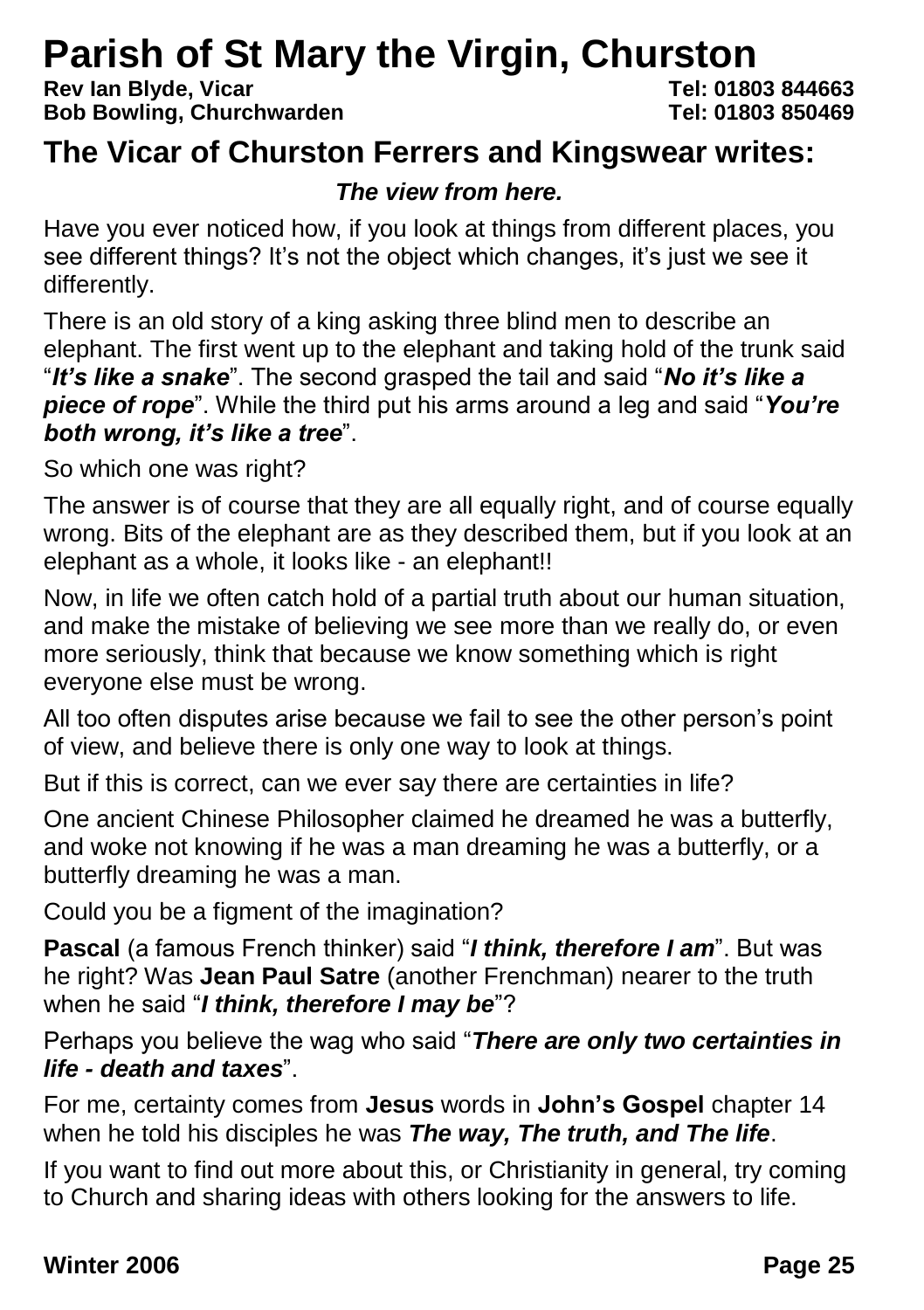## **Extend Your Home with 'gap-architecture'**<br>Simon Hembury, Architect<br>(Phone: 01803 843994

**Simon Hembury, Architect 'Phone: 01803 843994 E-mail: info@gaparchitect.co.uk** 

In this final part of my brief series on extending your home. I will give an outline of the process necessary to get the designed works built.

#### **Cost & Control**

Once approval has been achieved from building control the scheme will be ready to submit to builders for tender. Tendering is one of the best ways to ensure that you achieve *value for money* when you build. It is usual to ask 3 or 4 builders to tender, allowing them about 4 weeks to do the tender properly. Once tenders are returned they are assessed and, assuming one is acceptable, a contract can be drawn up and the works will be ready to commence.

It is worth pointing out that building works should always be undertaken with a proper contract in place – without this there is generally only one way that the construction cost will go, and it's not down! It is highly advisable that you appoint a consultant (such as **gap**-architecture!) to administer the building contract for you. Do not try and save a few pounds at this stage, as it will almost inevitably lead to difficulties.

#### **Building**

This is the *exciting* part, but probably the most fraught as well! There's going to be dust, noise, debris and mess, but the end result will see your aspirations come to fruition and become part of your home. During the building works payments are made in stages (never pay anything up front) in accordance with the amount of work completed. Any changes to the works will be recorded and valued for payment as they are done.

Once completed, the works are handed over to the client. After 3 or 6 months a further inspection will be conducted to check whether any minor defects have occurred and the builder will be asked to make them good. It is only at this stage that the full and final amount of money is paid out and the works are considered finally complete.

#### **How do I get going then?**

Pick up the telephone or e-mail **gap**-architecture to discuss your thoughts and requirements. Initial advice is free and I will help you through the process regardless of whether you want to build a new house or simply extend your front porch!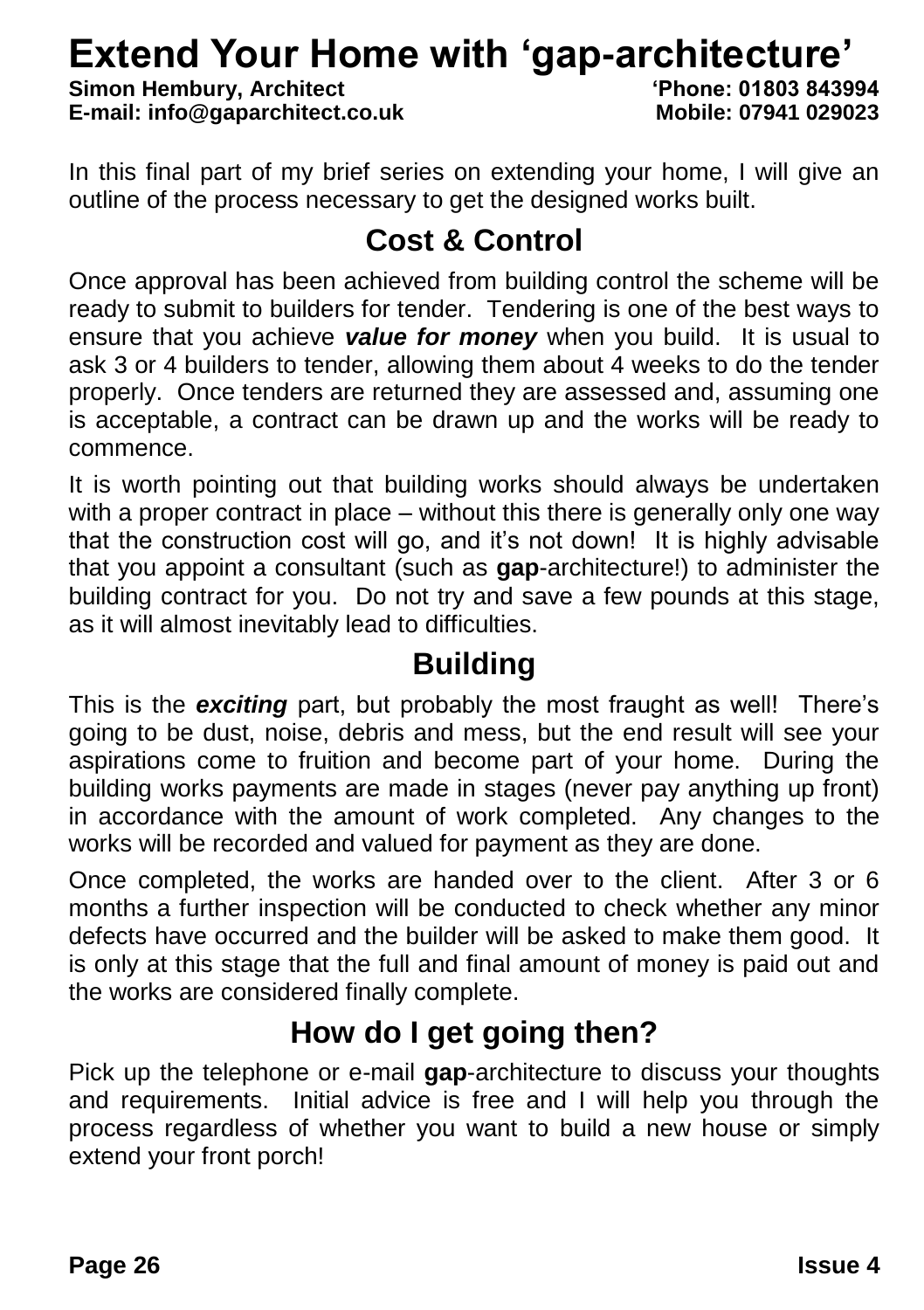

**gap**-architecture is pleased to announce the launch of a new website to compliment the business and provide further information on the practice and services offered – use the Google search engine and visit us at

#### **www.gaparchitect.co.uk**

On the webpage you will be able to look at some completed and current works and read more about the practice. Please feel free to submit any questions from the "contact" page if you wish. **gap**-architecture operates an "open" approach and there is no cost obligation to answer a few questions, so feel free to contact us.

#### **Architects – F.A.Q's**

- *Why use an architect at all?* Architects are trained for a minimum of seven years and have to abide to rigorous *professional standards* and codes of conduct. Remember, no other building professional is trained in *design and construction* to such a level of *expertise*.
- *How do know who is an architect?* All architects have to be *registered* and can easily prove this – just ask to make sure that the person you intend to use is who they say they are. Remember, it is *illegal* to use the title *"architect"* unless you are registered and qualified as an architect!
- *Are architects expensive to use?* Architects fees vary a huge amount and **gap**-architecture remains extremely *competitive*. It is safe to say that any fees incurred by **gap**-architecture would more than likely be recovered through good design, avoidance of costly construction mistakes, and sound design and contract management. Remember also that it is not simply down to the fee level – quality of service and overall competence is also worthy of consideration.
- *It's only a small job, why bother with an architect?* A classic one - small jobs have the potential to go wrong if not done properly in just the same manner as larger works! Beware, and do not be mislead into thinking the work can be done without professional advice. Peace of mind is invaluable!

#### *If you need to know anything else, just contact gap-architecture!*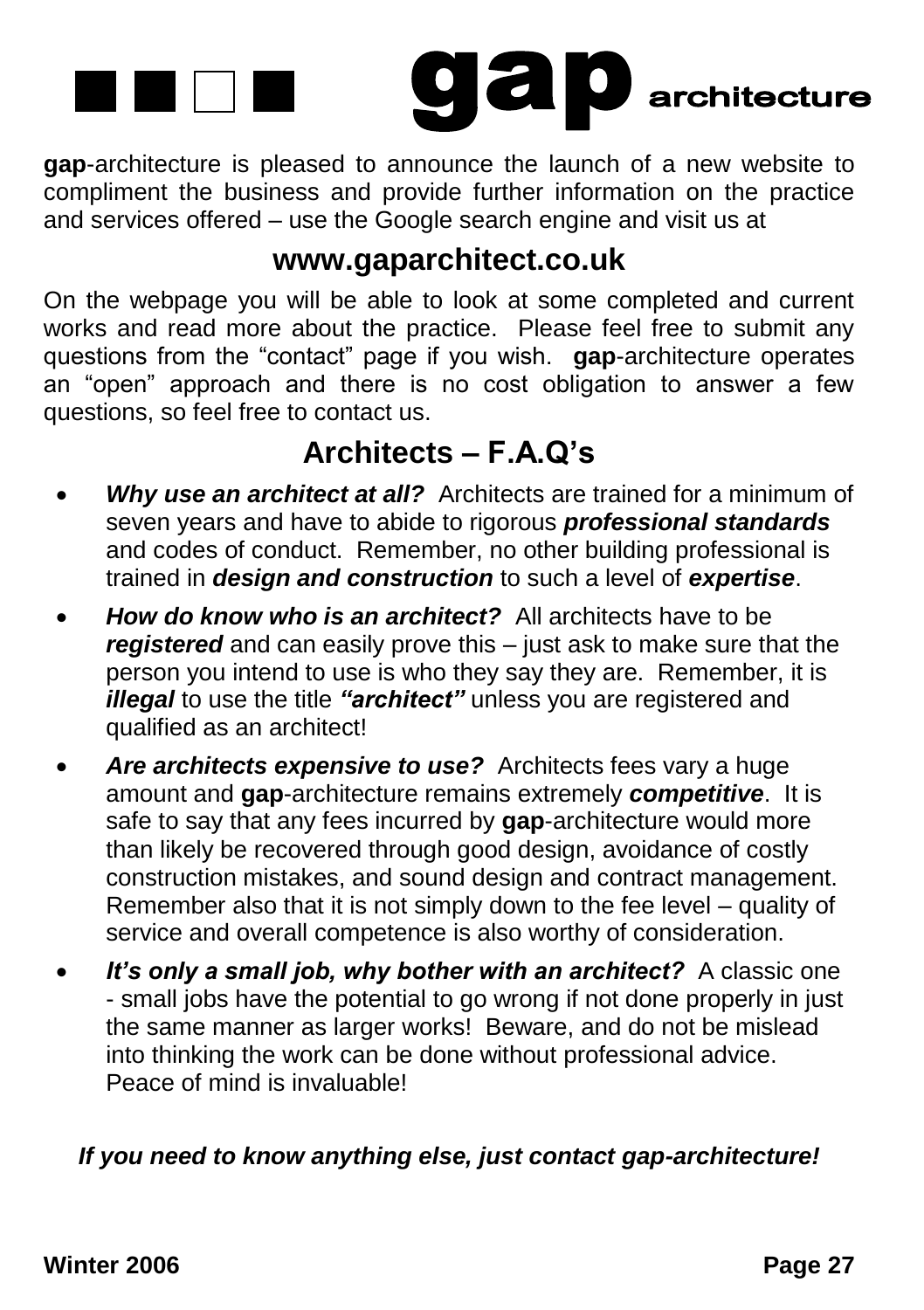

## **ESTATE AGENTS**

#### **6 CHURSTON BROADWAY, BROADSANDS, PAIGNTON. Tel: 01803 844466 E-mail: Churston@ericlloyd.co.uk.**

A question often asked by owners when we list a property on the market is *"is there anything we can do to help our property sell?"*

Usually the answer to this question is *"don't do anything major"*.

There is no point in redecorating from top to bottom, as it is more than likely that the people who buy your home will re-decorate anyway to put their own stamp on their new home.

However, it is often the simple little things that make the most difference.

The first glance of a property for sale by a prospective buyer is usually from their car in the road.

A tidy garden and a shining front door help to make that first impression a good one.

Remember that you only have one chance to make a first impression.

Potential buyers are also sometimes put off if the house is untidy and cluttered – it is the house you are selling, not the contents.

A good tidy up can make such a difference as it usually makes your house appear much bigger and more welcoming to would be buyers.

These are just a couple of tips to help you.

If you are thinking of making a move we would be delighted to offer a free market appraisal and provide you with some more tips to help you sell.

## **VISIT OUR WEBSITE: www.ericlloyd.co.uk**

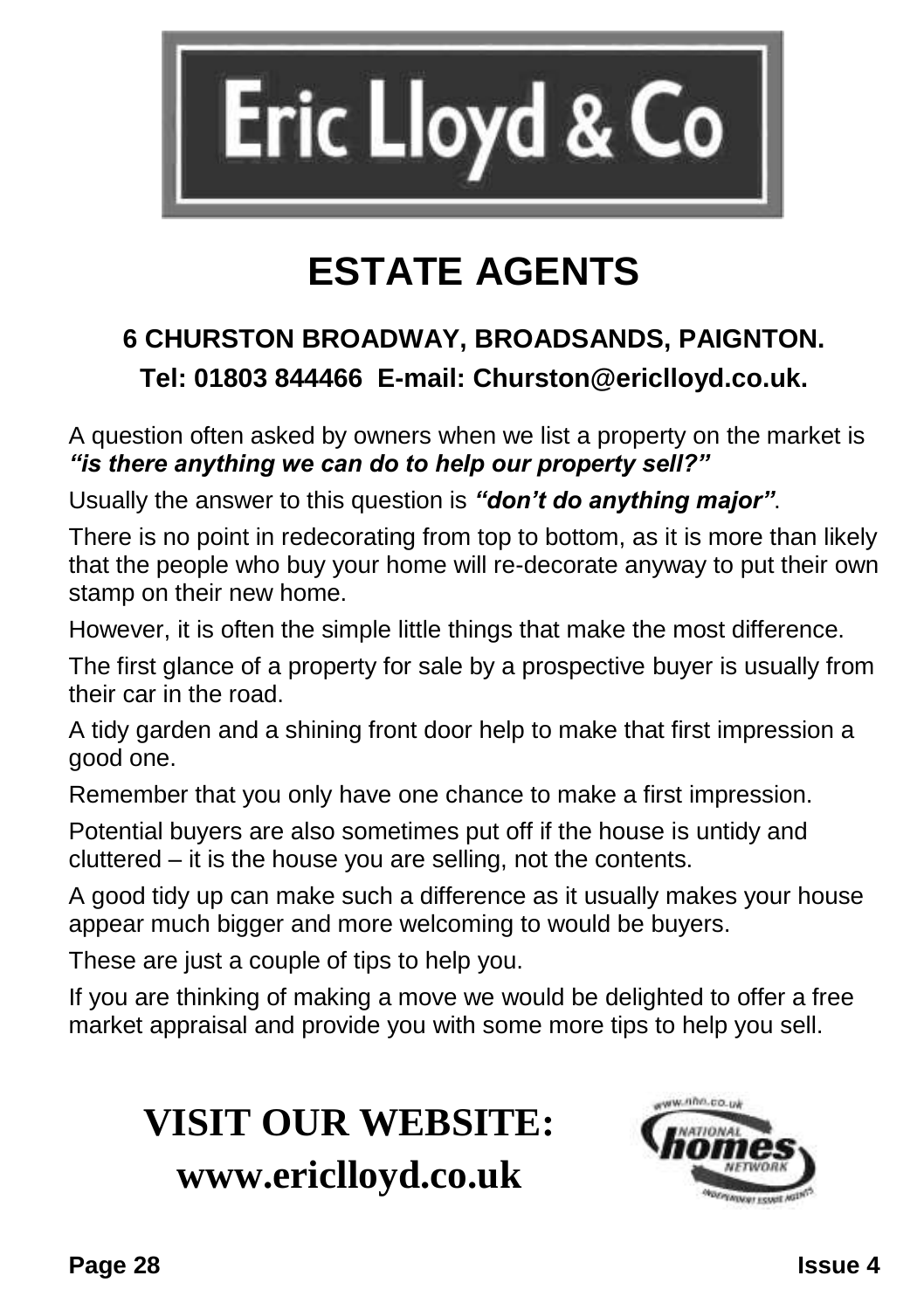

## **ESTATE AGENTS**

#### **6 CHURSTON BROADWAY, BROADSANDS, PAIGNTON. Tel: 01803 844466 E-mail: Churston@ericlloyd.co.uk.**



SUPER LEVEL GARDEN. 2 RECEPTIONS. 3 BEDROOMS. **£365,000**

#### **GALMPTON**



LOTS OF SPACE. LARGE GARDEN 3 BEDROOMS. FITTED KITCHEN **£375,000**

## **VISIT OUR WEBSITE: www.ericlloyd.co.uk**

#### **CHURSTON**



TOP FLOOR FLAT. 2 BEDROOMS. GARAGE. **£144,950**

#### **BARNFIELD CLOSE**



HEART OF THE VILLAGE LEVEL PRIVATE GARDEN. **£239,500**

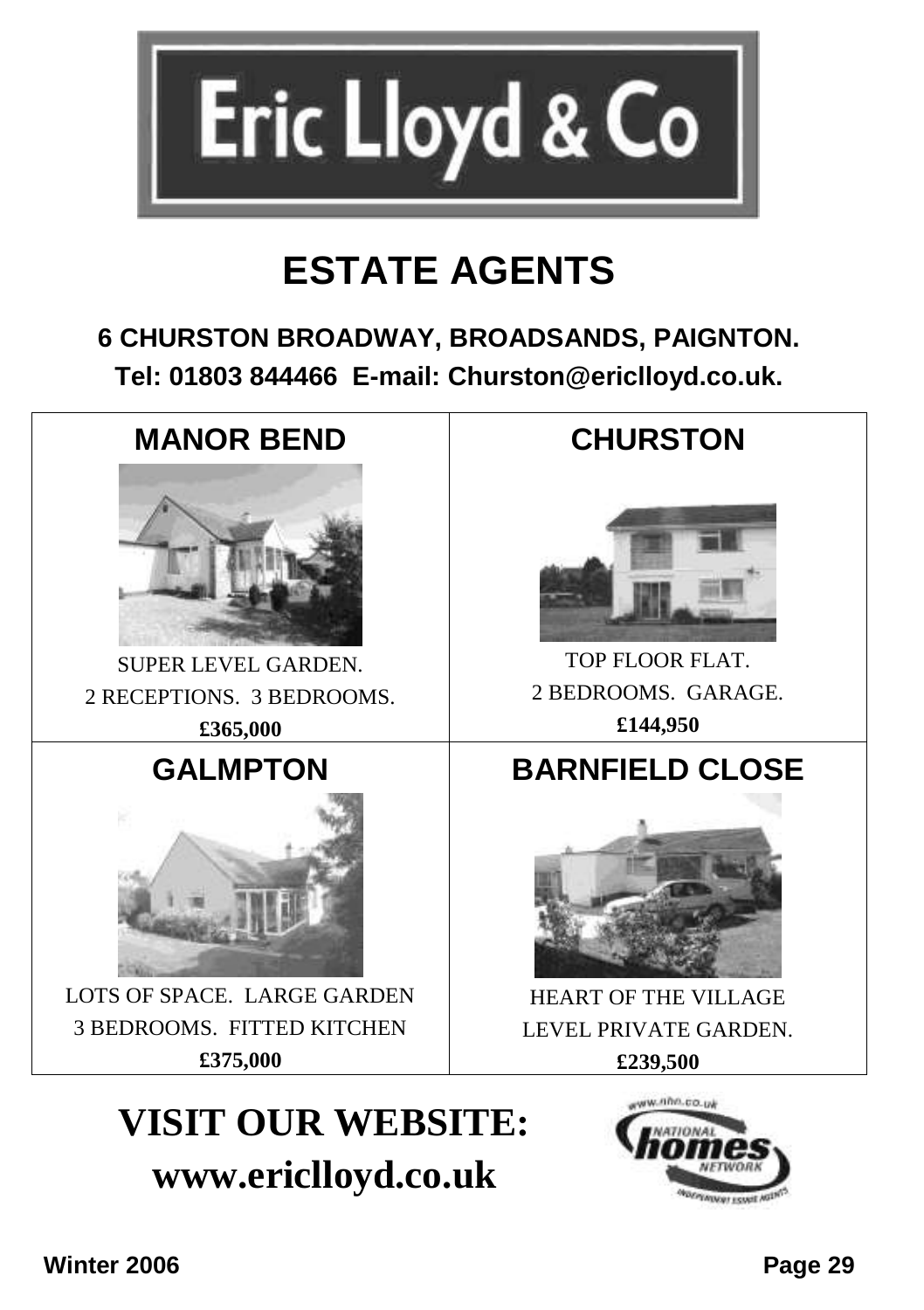## **Roger Richards Solicitors**

**www.rogerrichards.co.uk 10 Churston Broadway, Dartmouth Road, Paignton TQ4 6LE 01803 845191 10a Bolton Street** *'Drop-in-Centre'***, Brixham TQ5 9DE 01803 854123**

## **Wills**

I have had a lot of complaints recently about **Will** writing services.

My own experience of seeing **Wills** drafted by these companies is that they are very long using standard clauses, which are unnecessary. One **Will** I saw leaving everything to an only child left the estate *" to my son X as shall survive me and if more than one in equal shares absolutely "*.

My concern is that by using clauses that are not necessary, the whole of a **Will's** effect can be change. A gift was once lost when the word *"or"* was used instead of the word *"and"*. I really believe that, for a legal document, you need a **Lawyer** to draft it, rather than someone who is not legally trained.

#### **Legal training is important**

**Wills** should be drafted specifically for the person. They should not have superfluous clauses and should be as short and clear as possible. I firmly believe that only a person with **Legal** training can properly interpret your wishes and put the wording exactly as you wish.

**Wills** usually involve **Trusts**, and as such need someone not only trained in **Will** writing, but someone who has a good knowledge of **Trust** law.

My experience is that you will pay the same if not more with a **Will** writing company than you will pay using a **Solicitor**.

So what if a **Solicitor** gets it wrong? There is always recompense from the **Law Society** compensation fund. In addition, the **Solicitor** can be disciplined by the **Law Society**. This cannot happen with a **Will** writing firm, especially if they cease to trade.

#### **What does it cost?**

Cost is usually given as the reason why **Will** writing companies are used. The facts are that to write a **Will** it is probably as cheap being done by a **Solicitor**. We charge **£60** for a simple **Will**, and **£80** for two, if mirror **Wills**. For a more complex one imposing a **Trust** the charge is **£180** and **£300** for two mirror **Wills**.

And what if a **Solicitor** retires? If this happens, the firm usually goes on and will keep your **Will** for you. If not the **Law Society** will arrange for another **Solicitor** to keep your **Will** for you.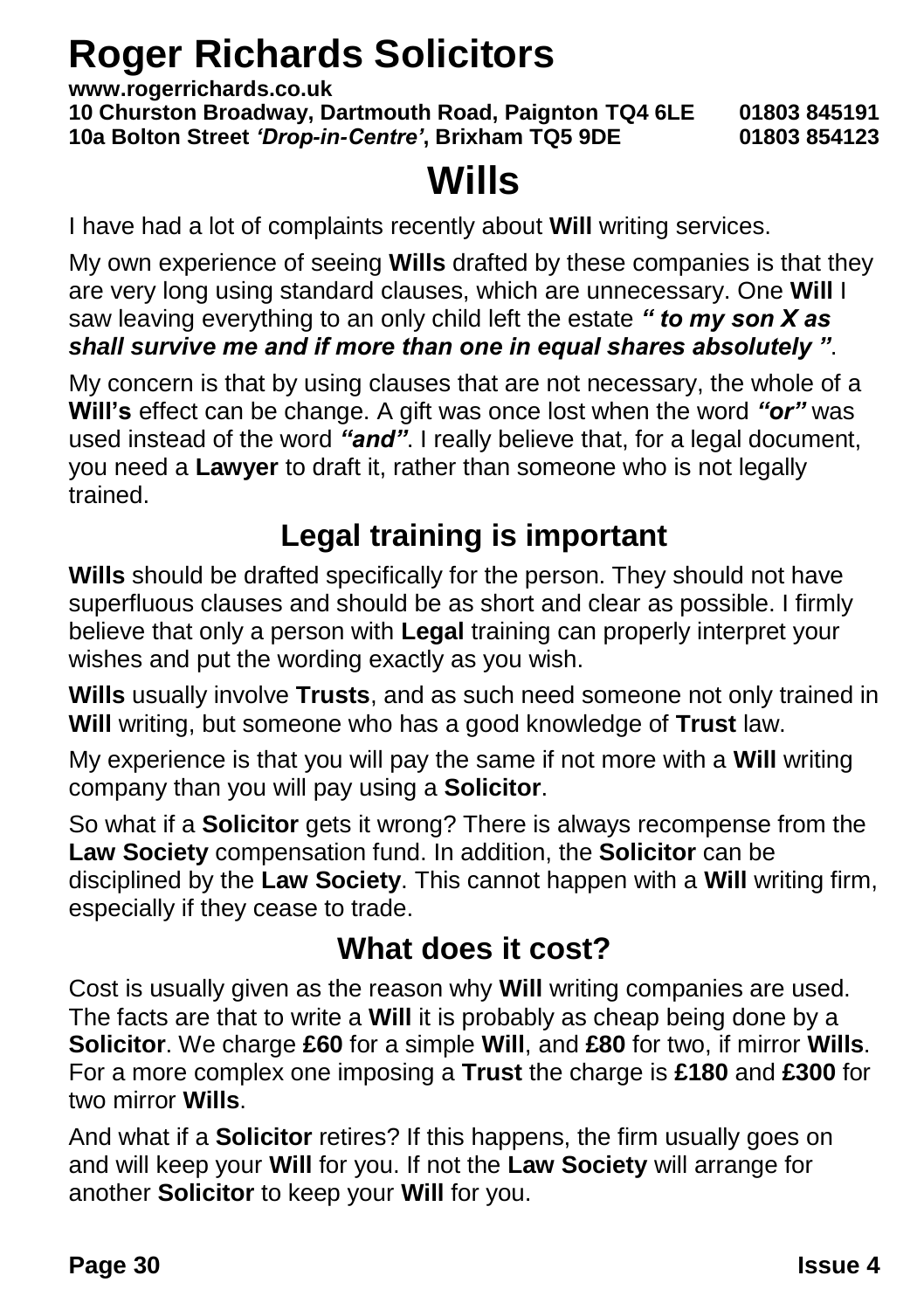## **A Celebration of Christmas in Words and Music**

**at Galmpton Village Institute Hall Friday 22nd December 2006 - 7:30 pm for 8:00 pm**



**Home-made Mince Pies and complimentary Mulled Wine served before the Performance**

**Inclusive Tickets £4.50**

**Available from Galleon Stores or phone 01803 844103**

#### **Proceeds to the NSPCC**

**with a donation to the Village Institute**

### **Hallam Property Maintenance**

\*Painting and Decorating \*Garden Maintenance

\*Gutters Cleaned \*Garden Clearance

\*Re-Pointing \*Driveway and Patios Cleaned

#### **Friendly, Reliable, Local Service**

Mark Hallam moved to Galmpton from Manchester last year and has set up a reliable, professional service, which aims to provide local residents with a comprehensive property maintenance service. As the nice weather approaches and homeowners are looking to brighten up their properties, Mark can offer all the usual exterior preservation services, such as painting, window cleaning, garden clearance or garden maintenance. You may also be considering updating your home interior and Mark can also offer professional decorating services.

#### **No job too small!**

**For a free quote please telephone Mark Hallam 01803 843160 or 078140 26683**

**Winter 2006 Page 31**